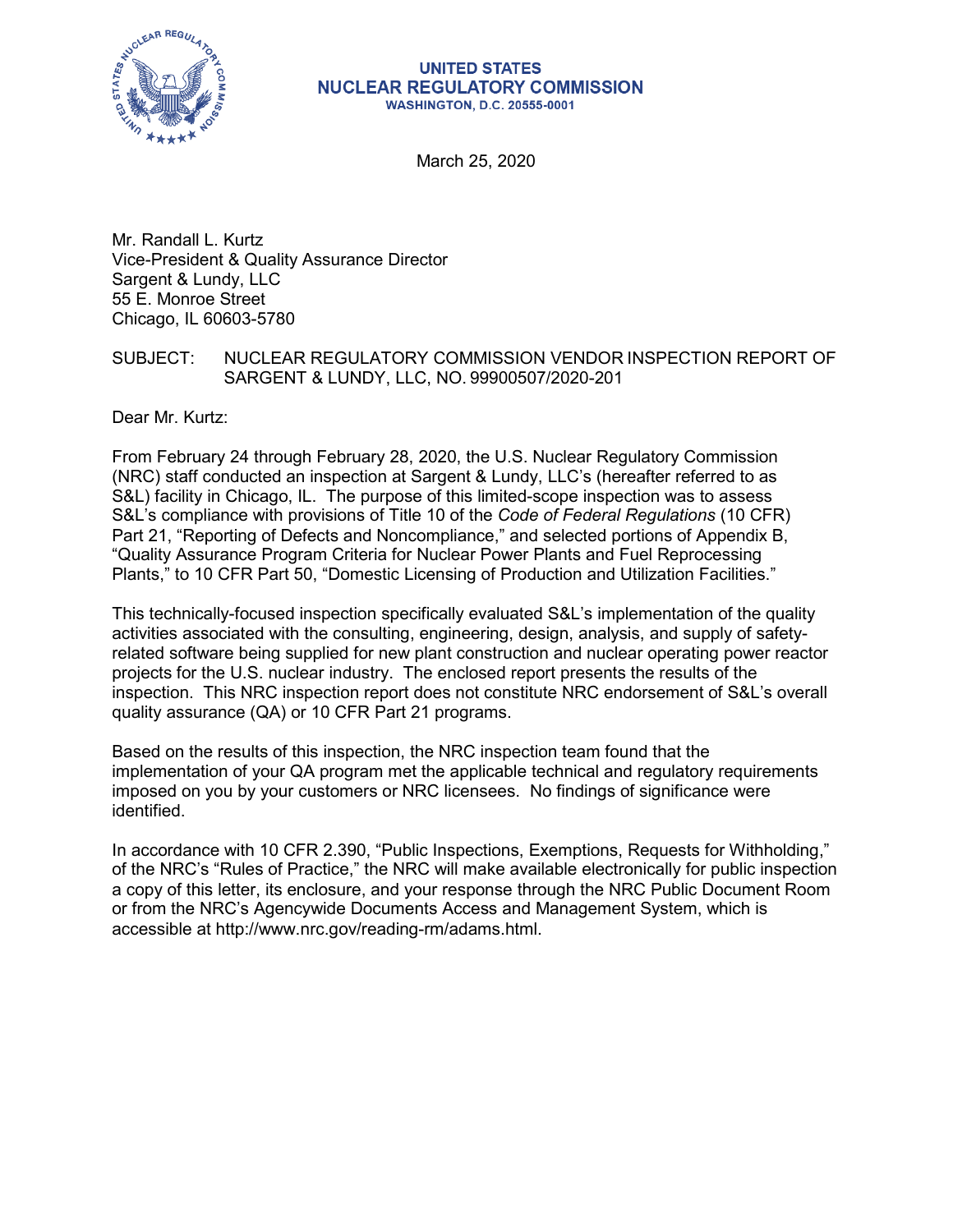Sincerely,

Kerri A. Kavanagh, Chief **/RA/** Quality Assurance and Vendor Inspection Branch Division of Reactor Oversight Office of Nuclear Reactor Regulation

Docket No.: 99900507

EPID No.: I-2020-201-0024

Enclosure:

Inspection Report No. 99900507/2020-201 and Attachment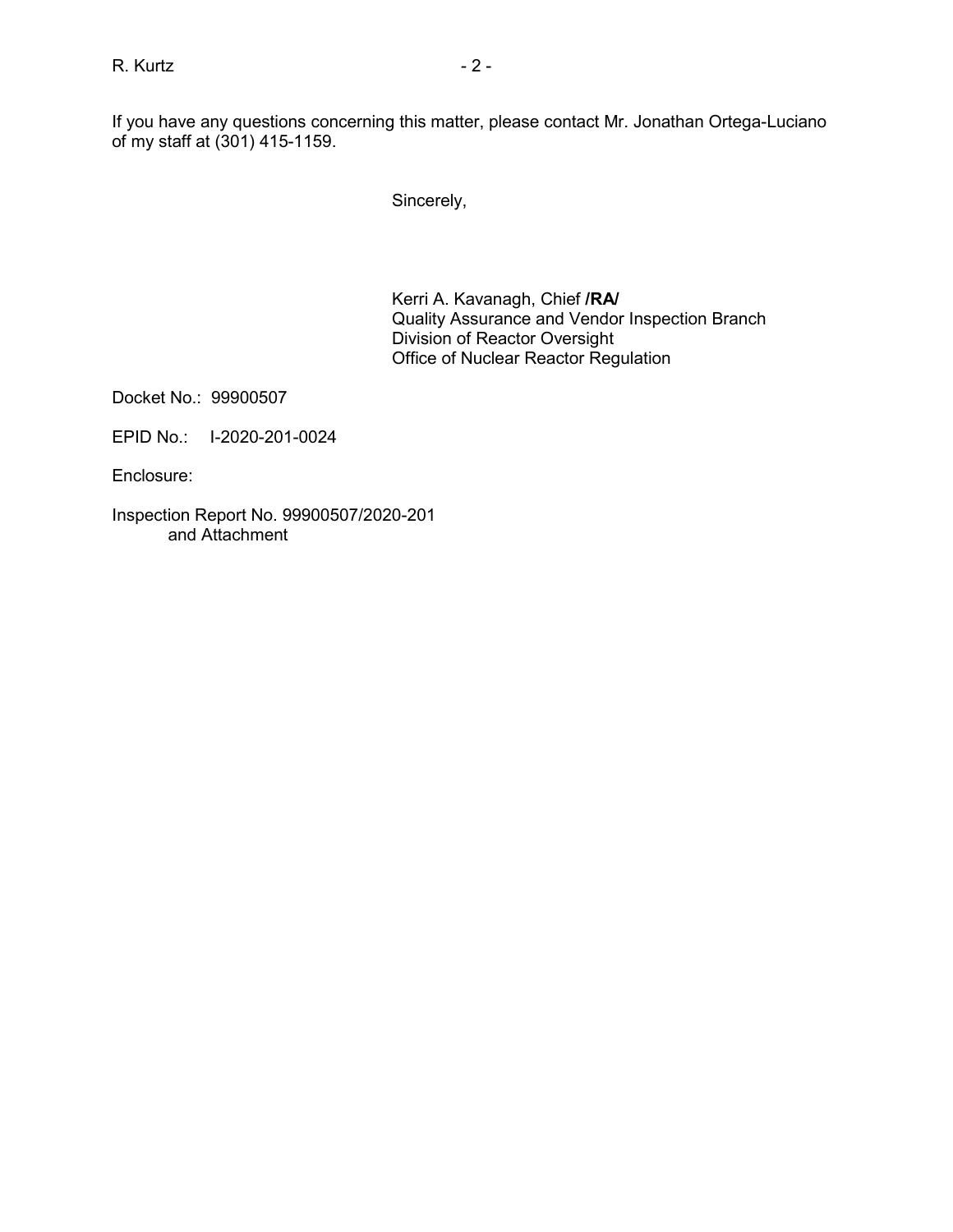# SUBJECT: NUCLEAR REGULATORY COMMISSION VENDOR INSPECTION REPORT OF SARGENT & LUNDY, LLC, NO. 99900507/2020-201 Dated: March 25, 2020

DISTRIBUTION: ASakadales ConE\_Resource **CMiller** RFelts MYoung NRR\_DRO\_IQVB Distribution randall.l.kurtz@sargentlundy.com

|               | ADAMS Accession No.: ML20079K185 |                  | *via e-mail    | <b>NRR-106</b> |
|---------------|----------------------------------|------------------|----------------|----------------|
|               | <b>OFFICE NRR/DRO/IQVB</b>       | NRR/DRO/IQVB     | NRR/DRO/IQVB   |                |
| <b>NAME</b>   | <b>DPark</b>                     | <b>RPatel</b>    | YDiaz-Castillo |                |
| <b>DATE</b>   | 3/20/2020                        | 3/20/2020        | 3/23/2020      |                |
| <b>OFFICE</b> | NRR/DRO/IQVB                     | NRR/DRO/IQVB     |                |                |
| <b>NAME</b>   | JOrtega-Luciano                  | <b>KKavanagh</b> |                |                |
| <b>DATE</b>   | 3/23/2020                        | 3/25/2020        |                |                |
|               |                                  |                  |                |                |

**OFFICIAL RECORD COPY**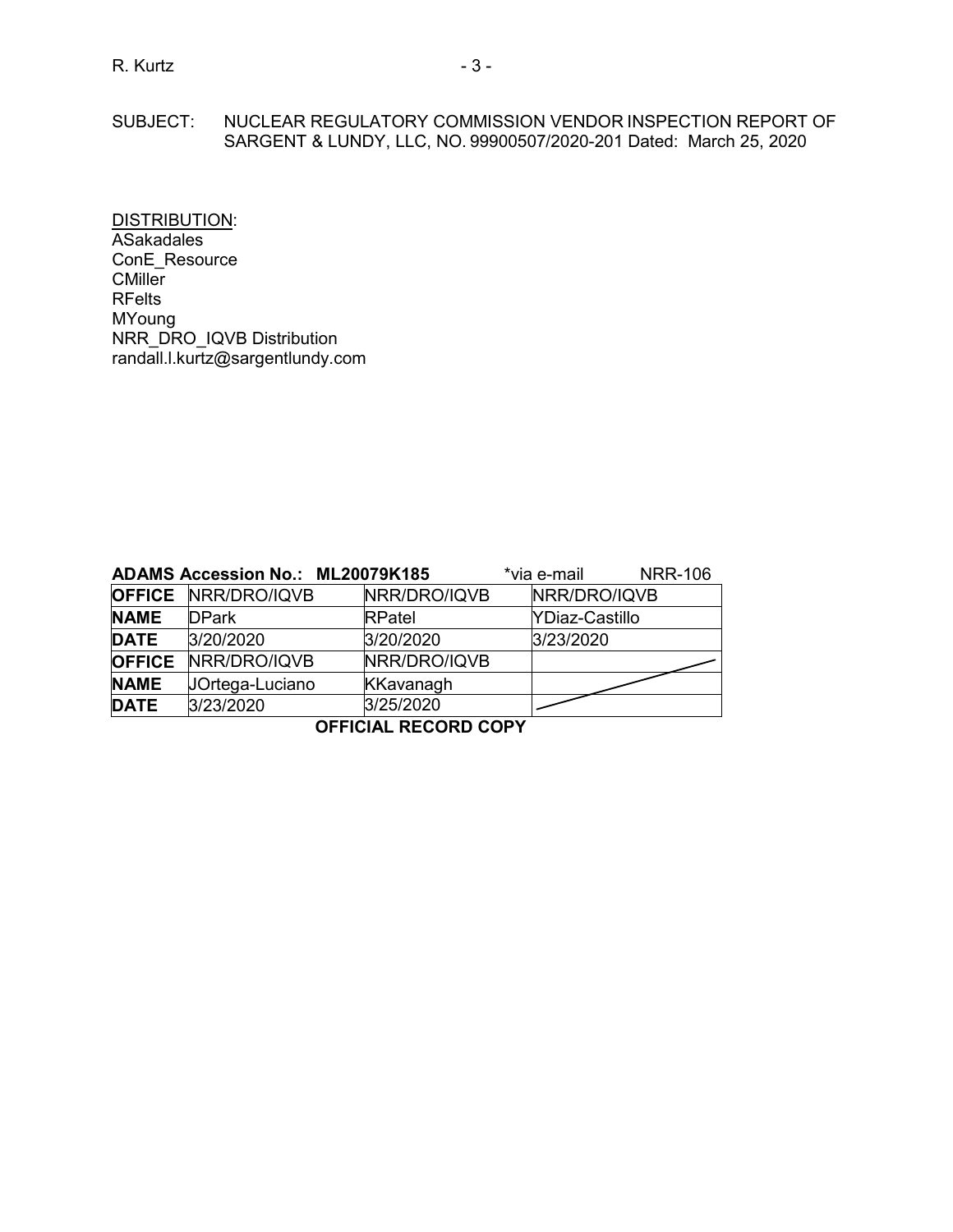### **U.S. NUCLEAR REGULATORY COMMISSION OFFICE OF NUCLEAR REACTOR REGULATION DIVISION OF REACTOR OVERSIGHT VENDOR INSPECTION REPORT**

| Docket No.:                       | 99900507                                                                                                                                                           |                                              |                                      |
|-----------------------------------|--------------------------------------------------------------------------------------------------------------------------------------------------------------------|----------------------------------------------|--------------------------------------|
| Report No.:                       | 99900507/2020-201                                                                                                                                                  |                                              |                                      |
| Vendor:                           | Sargent & Lundy, LLC<br>55 E. Monroe Street<br>Chicago, IL 60603-5780                                                                                              |                                              |                                      |
| <b>Vendor Contact:</b>            | Randall L. Kurtz<br>Vice-President & Quality Assurance Director<br>Email: randall.l.kurtz@sargentlundy.com<br>Phone: 312-269-6562                                  |                                              |                                      |
| <b>Nuclear Industry Activity:</b> | Sargent & Lundy's scope of supply includes design and general<br>engineering services for new plant construction and operating<br>nuclear power plants in the U.S. |                                              |                                      |
| <b>Inspection Dates:</b>          | February 24 - 28, 2020                                                                                                                                             |                                              |                                      |
| <b>Inspection Team Leader</b>     | Jonathan Ortega-Luciano                                                                                                                                            | NRR/DRO/IQVB                                 |                                      |
| Inspectors:                       | Yamir Diaz-Castillo<br>Raju Patel<br>Dong Park                                                                                                                     | NRR/DRO/IQVB<br>NRR/DRO/IQVB<br>NRR/DRO/IQVB |                                      |
| Management:                       | <b>Russell Felts</b><br>Kerri Kavanagh                                                                                                                             | NRR/DRO<br>NRR/DRO/IQVB                      | Dep. Director<br><b>Branch Chief</b> |
| Approved by:                      | Kerri A. Kavanagh, Chief<br>Quality Assurance and Vendor Inspection Branch<br>Division of Reactor Oversight<br>Office of Nuclear Reactor Regulation                |                                              |                                      |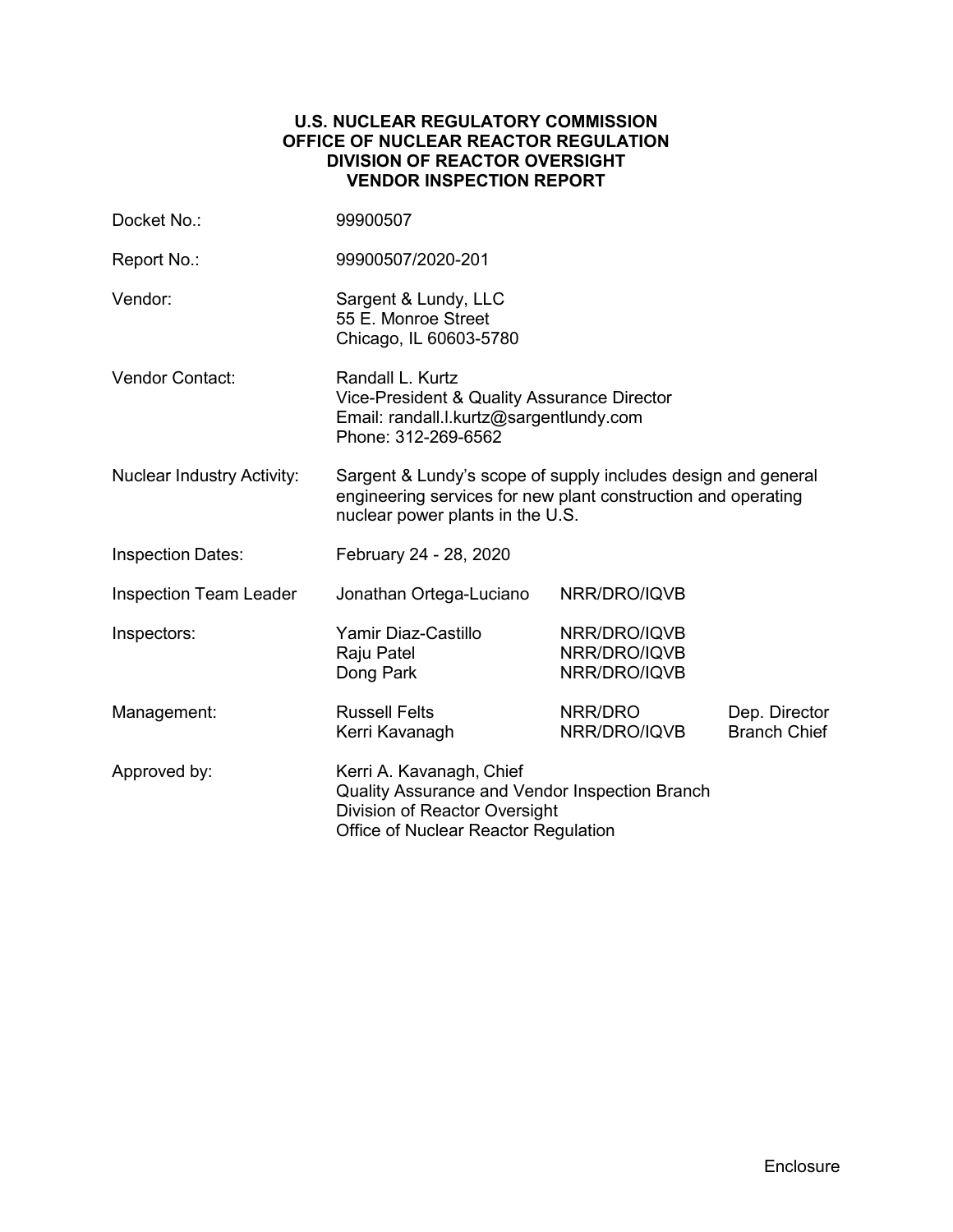# **EXECUTIVE SUMMARY**

Sargent & Lundy, LLC 99900507/2020-201

The U.S. Nuclear Regulatory Commission (NRC) staff conducted a vendor inspection at the Sargent & Lundy, LLC's (hereafter referred to as S&L) facility in Chicago, IL, to verify that it had implemented an adequate quality assurance (QA) program that complies with the requirements of Appendix B, "Quality Assurance Criteria for Nuclear Power Plants and Fuel Reprocessing Plants," to Title 10 of the *Code of Federal Regulations* (10 CFR) Part 50, "Domestic Licensing of Production and Utilization Facilities" and 10 CFR Part 21, "Reporting of Defects and Noncompliance." The NRC inspection team conducted this inspection on February 24 - 28, 2020. This was the third NRC inspection at the S&L facility in Chicago, IL.

This technically-focused inspection specifically evaluated S&L's implementation of the quality activities associated with design, engineering services, and development and supply of safetyrelated software for new plant construction and nuclear operating power reactor projects for the U.S. nuclear industry.

These regulations served as the basis for the NRC inspection:

- Appendix B to 10 CFR Part 50
- 10 CFR Part 21

During the course of this inspection, the NRC inspection team implemented Inspection Procedure (IP) 43002, "Routine Inspections of Nuclear Vendors," dated January 27, 2017, IP 43004, "Inspection of Commercial-Grade Dedication Programs," dated January 27, 2017, and IP 36100, "Inspection of 10 CFR Part 21 and Programs for Reporting Defects and Noncompliance," dated May 16, 2019.

The NRC inspection team concluded that S&L's QA policies and procedures comply with the applicable requirements of Appendix B to 10 CFR Part 50 and 10 CFR Part 21, and that S&L's personnel are implementing these policies and procedures effectively. The results of this inspection are summarized below.

#### 10 CFR Part 21

The NRC inspection team reviewed S&L's policies and implementing procedures that govern the implementation of its 10 CFR Part 21 program. The NRC inspection team: (1) reviewed the 10 CFR Part 21 postings, (2) reviewed a sample of personnel training records; (3) reviewed a sample of purchase orders (POs), and (4) verified that S&L's performance improvement process (PIP) program provides a link to the 10 CFR Part 21 program. No findings of significance were identified.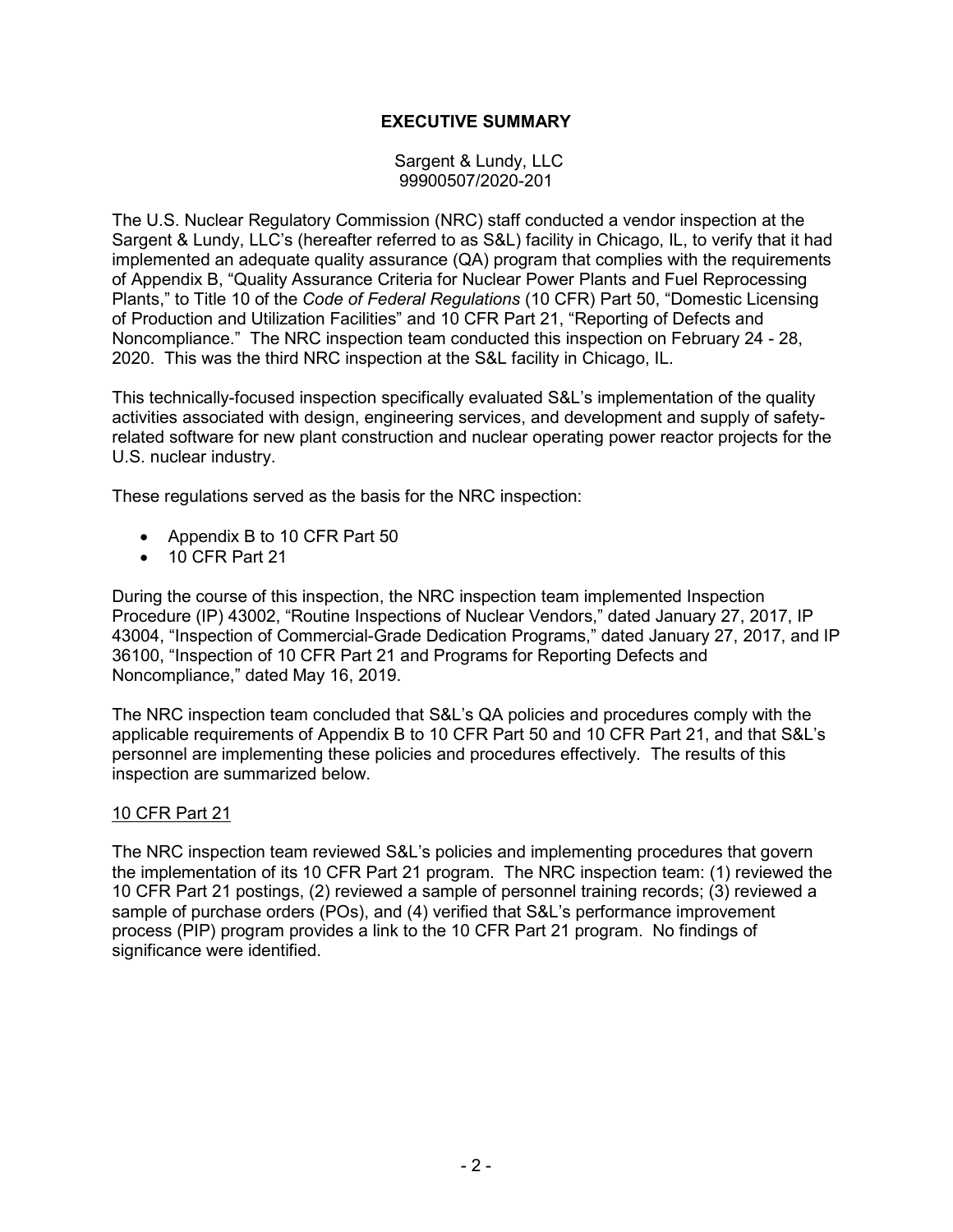# Design Control

The NRC inspection team reviewed S&L's policies and implementing procedures that govern the implementation of its design control program to verify compliance with the requirements of Criterion III, "Design Control," of Appendix B to 10 CFR Part 50. The NRC inspection team confirmed that (1) design documents specified and included the appropriate technical and quality requirements, (2) S&L and its customers coordinated sufficiently on the design projects, (3) S&L integrated independent verifications and checks into the process and performed these activities, and (4) S&L effectively controlled and implemented design changes. The NRC inspection team also confirmed that each software validation and verification package included the purpose and scope, software technical requirements, assumptions, methodology and acceptance criteria, calculations, test results, and comparison of test results against benchmarked results. No findings of significance were identified.

### Commercial-Grade Dedication

The NRC inspection team reviewed S&L's policies and implementing procedures that govern the implementation of its commercial-grade dedication (CGD) program to determine compliance with the requirements of Criterion III, Criterion IV, "Procurement Document Control," and Criterion VII, "Control of Purchased Material, Equipment, and Services," of Appendix B to 10 CFR Part 50. The NRC inspection team reviewed two CGD packages for software to verify that the process was being adequately implemented. No findings of significance were identified.

### Oversight of Contracted Activities

The NRC inspection team reviewed S&L's policies and implementing procedures that govern the implementation of its supplier oversight program to verify compliance with the requirements of Criterion IV and Criterion VII of Appendix B to 10 CFR Part 50. The NRC inspection team reviewed a sample of S&L's procurement documents and supplier audits. No findings of significance were identified.

### Nonconforming Material, Parts, or Components and Performance Improvement Process (i.e. Corrective Action)

The NRC inspection team reviewed S&L's policies and implementing procedures that govern the implementation of its nonconforming materials, parts or components and PIP programs to verify compliance with the regulatory requirements of Criterion XV, "Nonconforming Materials, Parts or Components," and Criterion XVI, "Corrective Action," of Appendix B to 10 CFR Part 50. The NRC inspection team reviewed a sample of S&L's PIP reports and attended the Engineering Oversight Team meetings where PIPs dispositions are evaluated. The NRC inspection team also reviewed the implementation of S&L's corrective actions associated with their response to Notice of Nonconformance (NON) contained in NRC Inspection Report No.99900507/2009-201. The NRC inspection team verified that S&L had taken adequate corrective actions to address issues identified in NON-99900507/2009-201-01. This NON is now considered closed. No findings of significance were identified.

# Internal Audits

The NRC inspection team reviewed S&L's policies and implementing procedures that govern the implementation of its internal audit program to verify compliance with the regulatory requirements of Criterion XVIII, "Audits," of Appendix B to 10 CFR Part 50. The NRC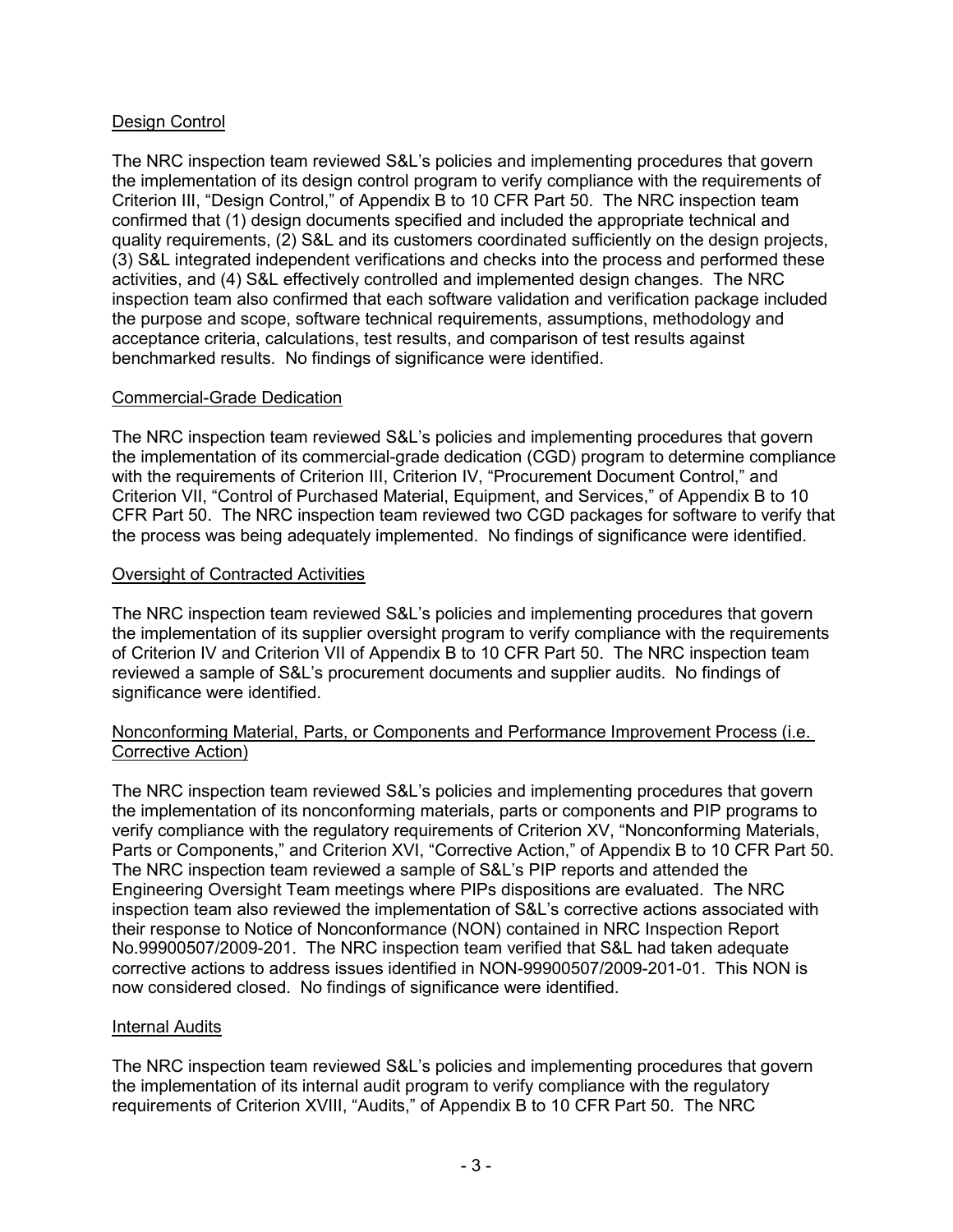inspection team reviewed the frequency of the internal audits, the independence and qualification of auditors, the objective evidence, and verified findings were captured in the PIP program. No findings of significance were identified.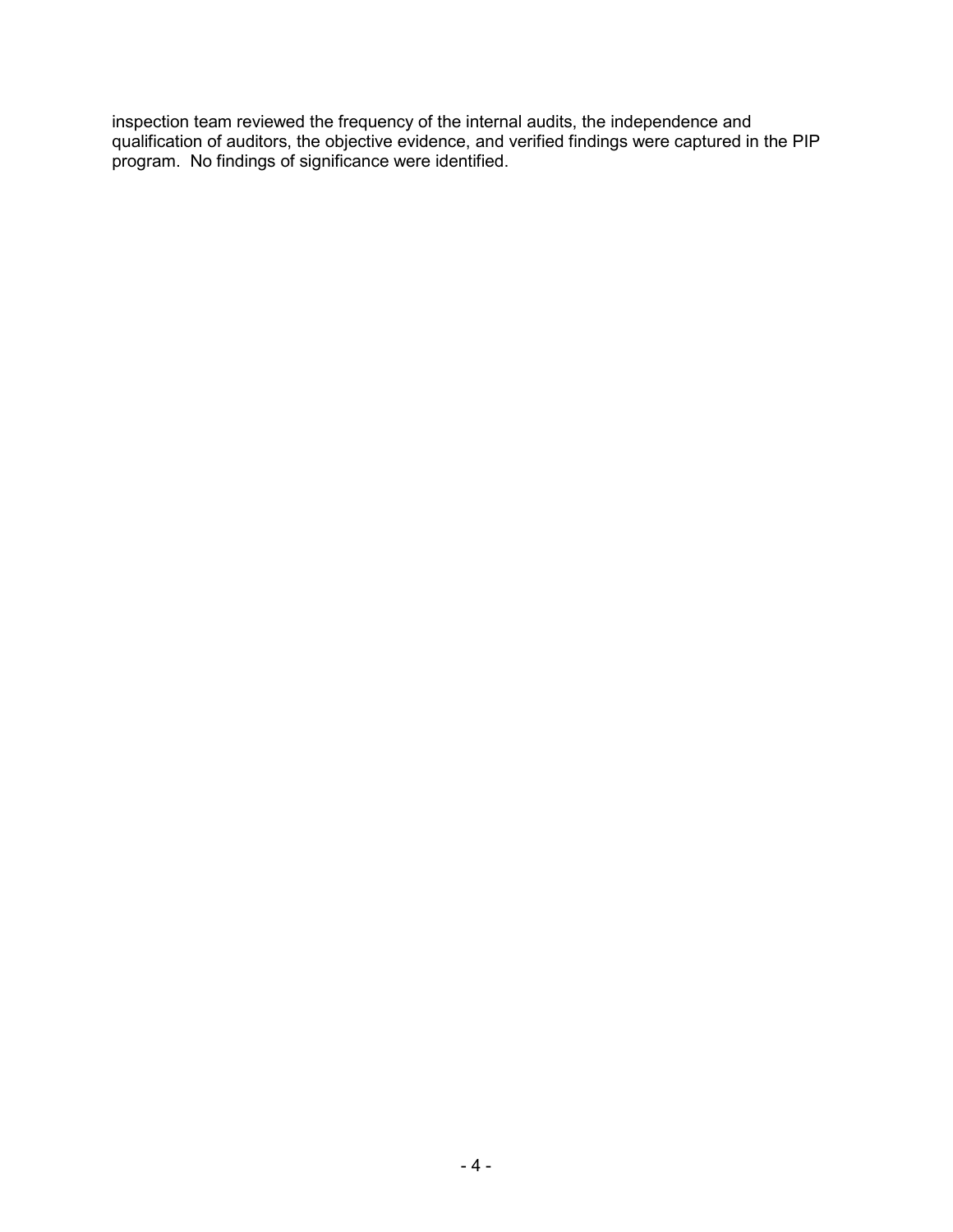# **REPORT DETAILS**

### 1. 10 CFR Part 21 Program

### a. Inspection Scope

The NRC inspection team reviewed Sargent & Lundy, LLC's (hereafter referred to as S&L) policies and implementing procedures that govern the implementation of its Title 10 of the Code of Federal Regulations (10 CFR) Part 21, "Reporting of Defects and Noncompliance," program to verify compliance with the regulatory requirements. The NRC inspection team also evaluated the 10 CFR Part 21 postings, and a sample of S&L's purchase orders (POs) for compliance with the requirements of 10 CFR 21.21, "Notification of Failure to Comply or Existence of a Defect and its Evaluation," and 10 CFR 21.31, "Procurement Documents."

In addition, the NRC inspection team also verified that S&L's nonconformance and corrective action procedures (known by Performance Improvement Process (PIP)) provide a link to the 10 CFR Part 21 program. The NRC inspection team noted there were no examples of 10 CFR Part 21 evaluations performed by S&L since the last NRC inspection conducted on September 2009. The NRC inspection team reviewed a sample of PIPs that S&L's Engineering Oversight Team had dispositioned as Significant Condition Adverse to Quality (Level 4) or Condition Adverse to Quality (Level 3) and evaluated for potential 10 CFR Part 21 applicability. The NRC inspection team determined that S&L had effectively implemented the requirements for evaluating deviations and failures to comply.

The NRC inspection team also discussed the 10 CFR Part 21 program with S&L's management and technical staff. The attachment to this inspection report lists the documents reviewed by the NRC inspection team

#### b. Observations and Findings

No findings of significance were identified.

#### c. Conclusion

The NRC inspection team concluded that S&L is implementing its 10 CFR Part 21 program in accordance with the regulatory requirements of 10 CFR Part 21. Based on the limited sample of documents reviewed, the NRC inspection team also determined that S&L is implementing its policies and procedures associated with the 10 CFR Part 21 program. No findings of significance were identified

# 2. Design Control

#### a. Inspection Scope

The NRC inspection team reviewed S&L's policies and implementing procedures that govern the implementation of its design control program to verify compliance with the regulatory requirements of Criterion III, "Design Control," of Appendix B to 10 CFR Part 50. It's important to note that S&L doesn't manufacture or fabricate any components, their scope of supply is based on providing design and engineering services to the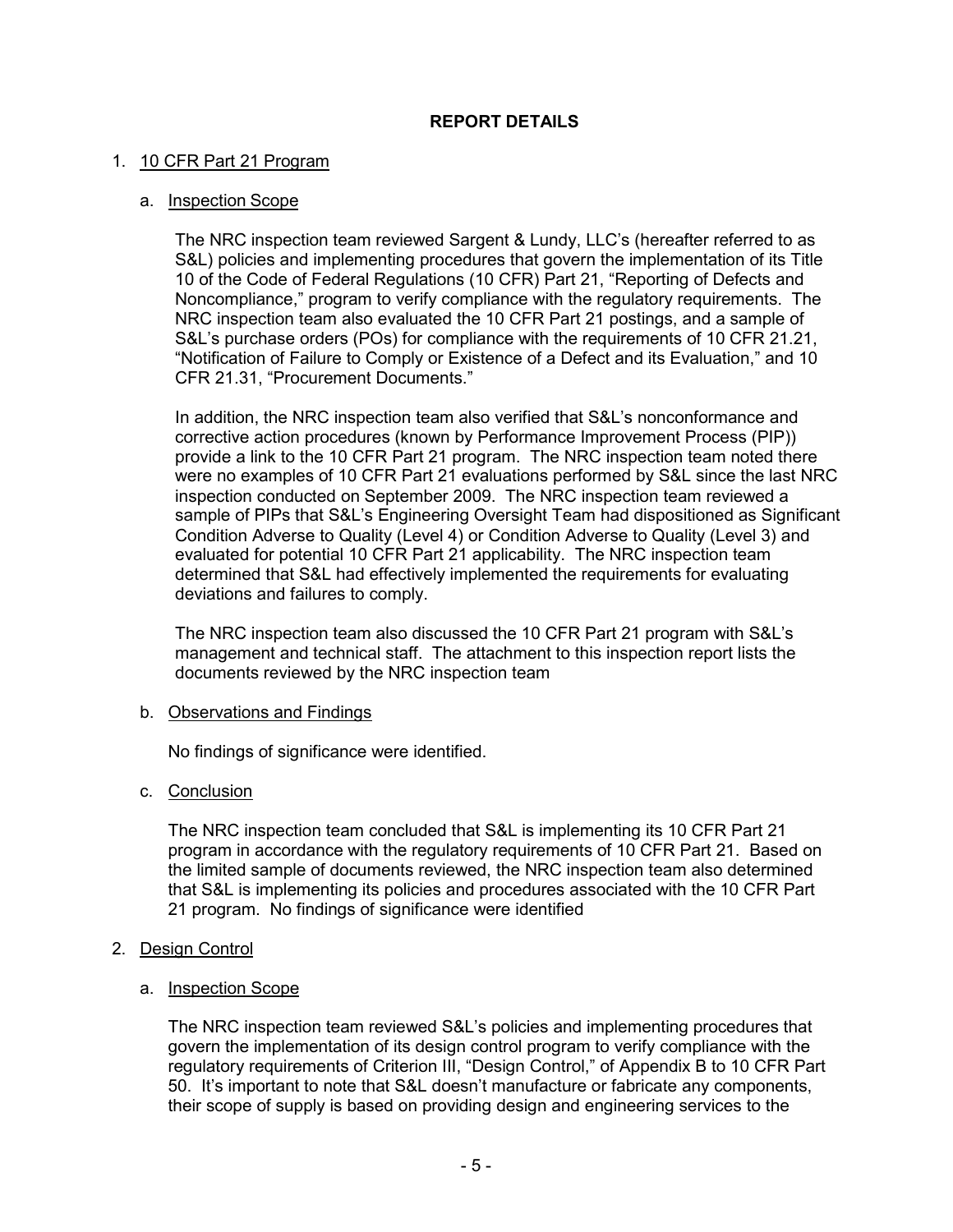nuclear industry.

The NRC inspection team selected a random sample of three safety-related projects to evaluate the implementation of S&L's design control program. Specifically, the NRC inspection team reviewed the following projects:

- Installation of isolation valves in the Emergency Core Cooling System room coolers for Quad Cities Nuclear Power Station, Units 1 and 2
- Implementation of the horizontal Extended Optimized Storage system to safely move spent fuel from the spent fuel pool to the existing Independent Spent Fuel Storage Installation for Davis-Besse Nuclear Power Station, Unit 1
- Replacement of the buried auxiliary feedwater pipe for Salem Nuclear Generating Station, Unit 1

The NRC inspection team reviewed S&L's design control process which included the development of Project Instructions (PIs) and Project Work Plans (PWPs). PIs are written to describe alternate methods used by the project to implement the technical requirements. PWPs are prepared to (1) define the project scope; (2) describe the deliverables associated with the project; (3) document the process for interfacing with the customer; (4) document the agreed upon project schedule; and (5) describe the methodology used to complete the project, including the applicable technical requirements.

For the projects listed above, the NRC inspection team reviewed a sample of calculations, engineering drawings, guidance, and inter-design group correspondence. The NRC inspection team verified that design inputs were appropriate, acceptance criteria was adequately documented and appropriate, and design assumptions were adequately justified. The NRC inspection team confirmed that (1) design documents specified and included the appropriate technical and quality requirements, (2) S&L and its customers coordinated sufficiently on the design projects, (3) S&L integrated independent verifications and checks into the process and performed these activities, and (4) S&L effectively controlled and implemented design changes, as applicable.

The NRC inspection team reviewed S&L's validation and verification (V&V) process for two of the software developed by S&L that were used in the projects described above. One of the software is used for the stress evaluation of piping systems and determination of support loads while the other was used to qualify welded attachments on supports. The NRC inspection team confirmed that each V&V package included the purpose and scope, software technical requirements, assumptions, methodology and acceptance criteria, calculations, test results, and comparison of test results against benchmarked results. The NRC inspection team also confirmed that all software used in the calculations were used within the parameters of its intended use, and within the constraints and limitations noted in the V&V of the software in accordance with S&L's procedures.

The NRC inspection reviewed the training and qualification records for two of the Registered Professional Engineers (RPEs) that worked on the projects described above. The NRC inspection team confirmed that the RPEs were adequately trained and are maintaining their RPE qualifications in accordance with S&L's and regulatory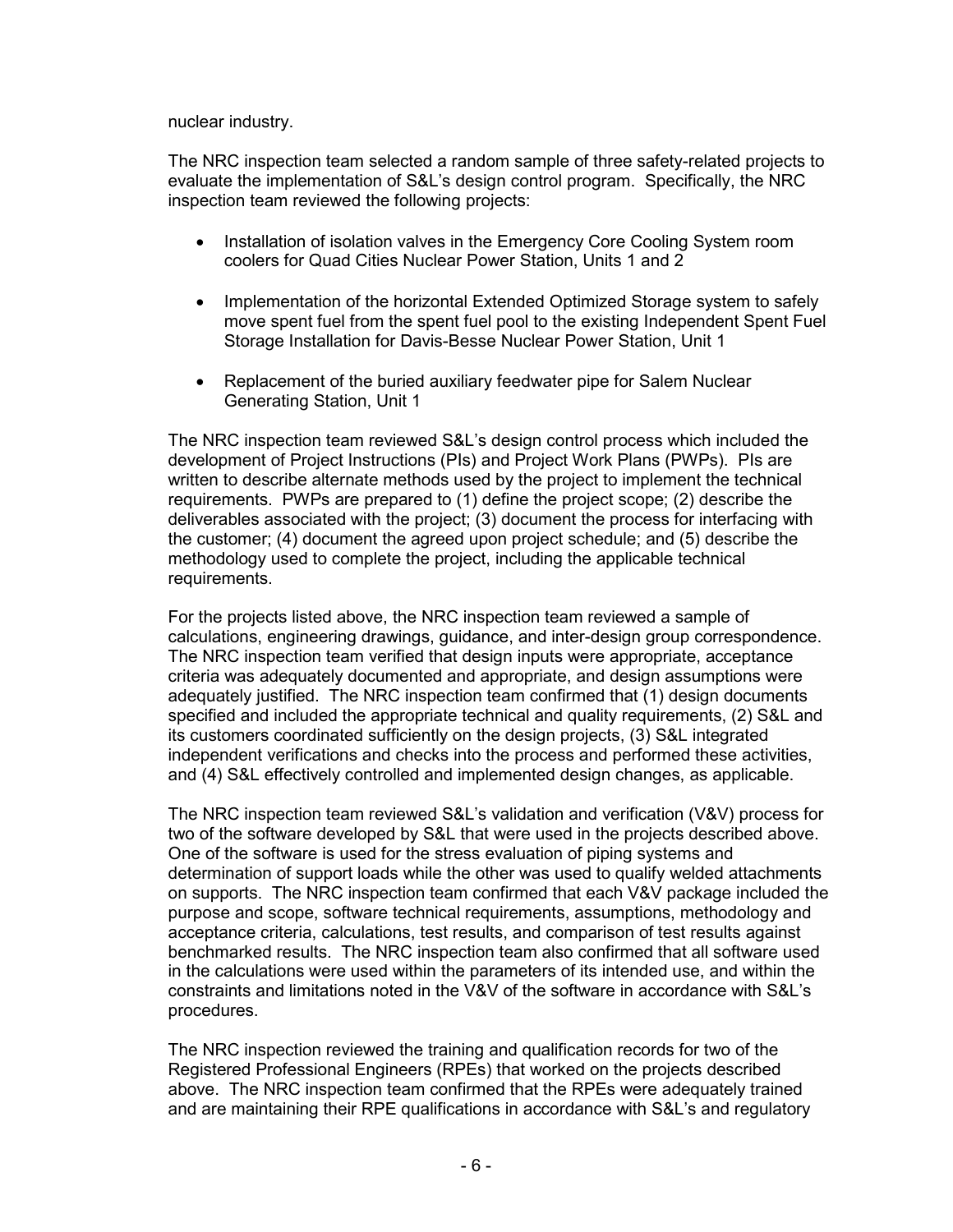### requirements.

The NRC inspection team also discussed the design control program with S&L's management and technical staff. The attachment to this inspection report lists the documents reviewed and the staff interviewed by the NRC inspection team.

### b. Observations and Findings

During this inspection the NRC inspection team concentrated their efforts in understanding how open design items (ODIs) are controlled by S&L, specifically those generated as part of the Standard Plant Design (SPD) for the NuScale Small Modular Reactor Power Plant project. NuScale manages unverified assumptions that are required to be verified and identified through an ODI database for configuration management and tracking. ODIs are only used to track design assumptions that require future verification. When S&L receives an Interface Requirements Document (IRD) from NuScale with design inputs for the development of the SPD, and the IRD contains ODIs, S&L will track the ODI as an open item in its Master Document Database (MDD) if the ODI is within S&L's scope of work.

S&L will reference the design input document as unverified assumption, rather than the ODI contained within the design input document. In the course of developing the SPD, S&L may also generate unverified assumptions that are tracked as open items in the MDD. The MDD was developed by S&L for the development of the NuScale SPD for configuration control of documents numbers, revisions, design inputs, and open items of all design deliverables to be issued as part of the NuScale SPD. All open items will be resolved prior to the SPD being submitted to NuScale. NuScale is still ultimately responsible for ensuring that the ODIs are adequately addressed before closure.

No findings of significance were identified.

c. Conclusion

The NRC inspection team concluded that S&L is implementing its design control program in accordance with the regulatory requirements of Criterion III of Appendix B to 10 CFR Part 50. Based on the limited sample of documents reviewed, the NRC inspection team also determined that S&L is implementing its policies and procedures associated with the design control program. No findings of significance were identified

# 3. Commercial-Grade Dedication

#### a. Inspection Scope

The NRC inspection team reviewed S&L's policies and implementing procedures that govern the implementation of its commercial-grade dedication (CGD) program to verify compliance with the requirements of Criterion III, Criterion IV, "Procurement Document Control," and Criterion VII, "Control of Purchased Material, Equipment, and Services," of Appendix B to 10 CFR Part 50.

The NRC inspection team reviewed S&L's specific procedures and engineering instructions used for the CGD of software. The NRC inspection team selected a sample of two CGD plans from S&L's "Software Planned for Use on SPD Design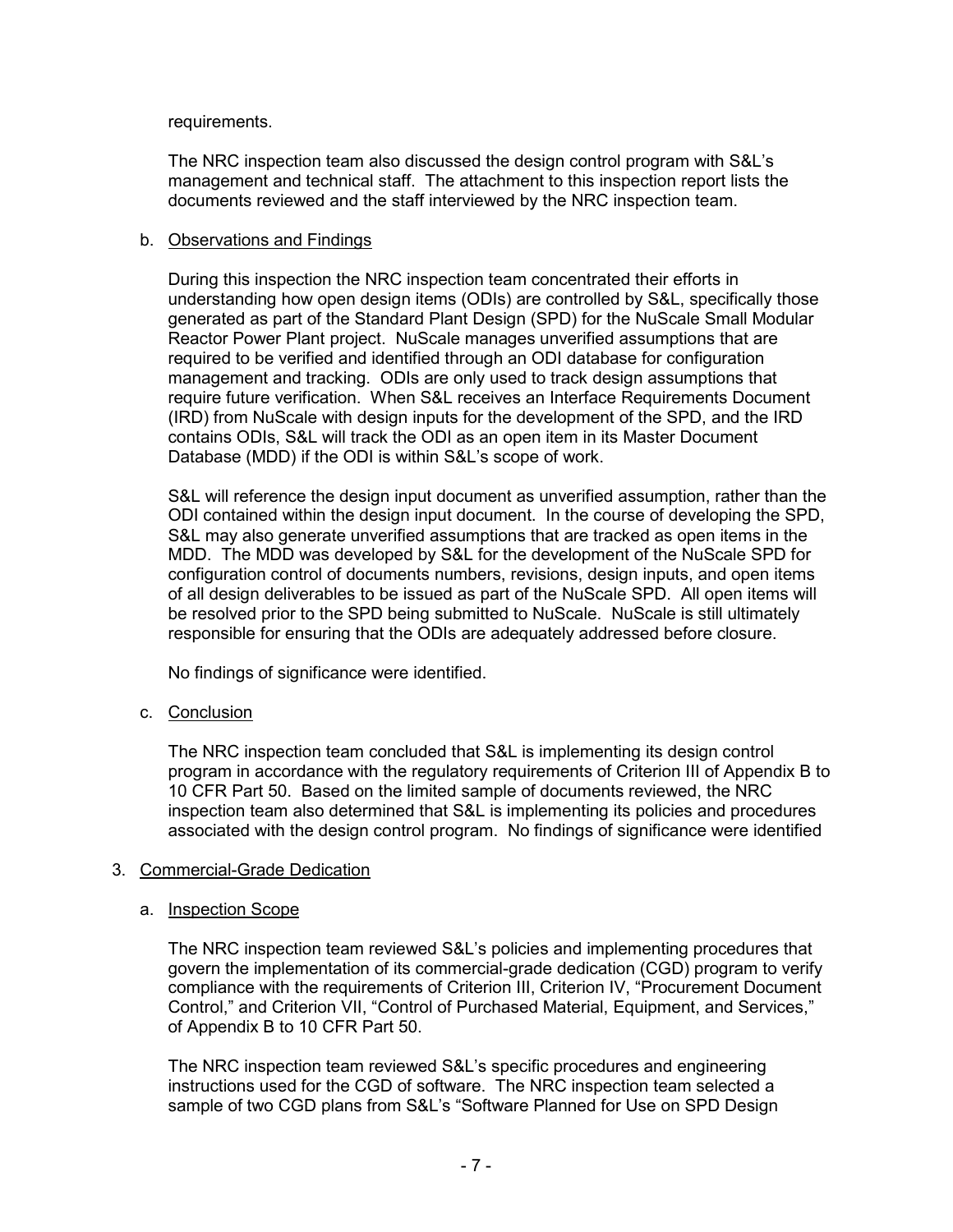Analyses" list, which is specific to the NuScale project. For the first CGD plan, Applied Flow Technology Impulse 6.0, the NRC inspection team verified the CGD plan was performed in accordance with the requirements laid out in S&L's General Administrative Guideline, GAG-0204-01, "Computer Software Development, Procurement, Verification and Validation, Documentation, Configuration Control, and Error Reporting," which provides guideline for conducting the technical evaluation of critical characteristics for methodology, accuracy, repeatability, and dependability.

For the second CGD plan, RELAP5/MOD33, the NRC inspection team verified that the CGD was performed in accordance with the requirements of S&L's General Administrative Standard, GAS-0204-04, "Software Acceptance - Commercial Grade Dedication," which is based on the guidance from Electric Power Research Institute Report No. 1025243, "Plant Engineering: Guidelines for the Acceptance of Commercial-Grade Design and Analysis Computer Programs Used in Nuclear Safety-Related Applications," that has been accepted by the NRC in Regulatory Guide 1.231, "Acceptance of Commercial-Grade Design and Analysis Computer Programs Used in Safety-Related Applications for Nuclear Power Plants," Revision 0, dated January 2017. GAS-0204-04 replaced GAG-0204-01 following a software control improvement initiative by S&L. The NRC inspection team verified the CGD plan along with the supporting documentation followed the process laid out in GAS-0204-04.

The NRC inspection team confirmed that the CGD plans identified potential failure modes for the software including solution methodology, accuracy of output, repeatability of results, critical input and output parameters, and dependability. These issues were further identified as critical characteristics to assure prescribed measures to evaluate for such potential failures.

The NRC inspection team also discussed the CGD program with S&L's management and technical staff. The attachment to this inspection report lists the documents reviewed and staff interviewed by the NRC inspection team.

# b. Observation and Findings

No findings of significance were identified.

# c. Conclusion

The NRC inspection team concluded that S&L is implementing its CGD program in accordance with the regulatory requirements of Criterion III, Criterion IV, and Criterion VII of Appendix B to 10 CFR Part 50. Based on the limited sample of documents reviewed, the NRC inspection team determined that S&L is implementing its policies and procedures associated with the CGD program. No findings of significance were identified.

# 4. Supplier Oversight

# a. Inspection Scope

The NRC inspection team reviewed S&L's policies and implementing procedures that govern the implementation of its supplier oversight program to verify compliance with the requirements of Criterion IV and Criterion VII of Appendix B to 10 CFR Part 50.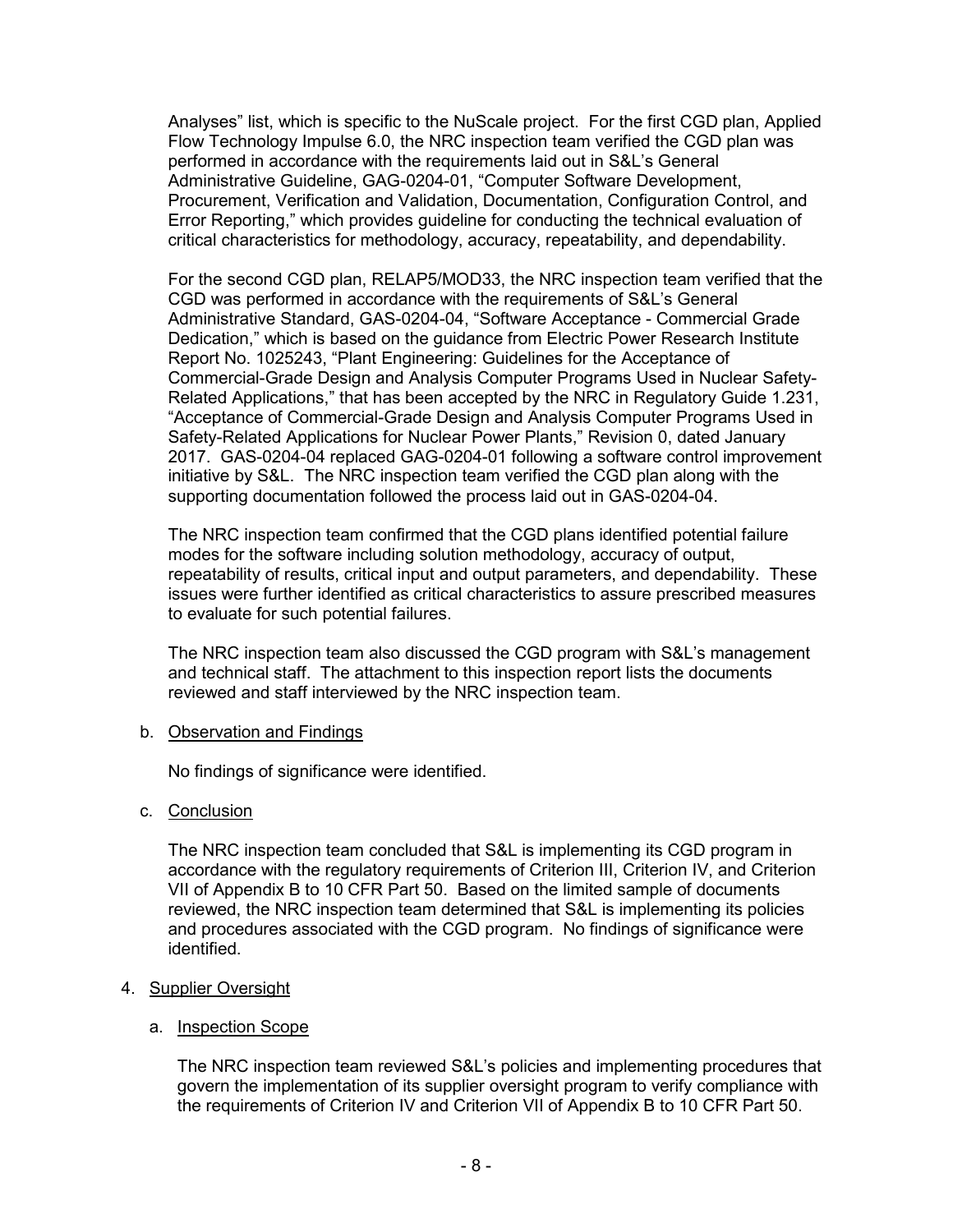The NRC inspection team reviewed the nuclear qualified suppliers list (NQSL), a sample of supplier audits, and the most recent POs for these suppliers. For the sample of POs reviewed, the NRC inspection team verified that the POs included, as appropriate: the scope of work, right of access to facilities, and extension of contractual requirements to sub-suppliers. The NRC inspection team also confirmed that the POs adequately invoked the applicable technical, regulatory, and quality requirements.

S&L is a member of the Nuclear Industry Assessment Committee (NIAC), which consists of companies who supply goods and services to the nuclear industry based on a quality program that meets the requirements of Appendix B to 10 CFR Part 50 or NQA-1, "Quality Assurance Requirements for Nuclear Facility Applications," and accept 10 CFR Part 21. NIAC develops and maintains procedures and processes necessary to plan, guide, and share supplier audits with its members. S&L uses NIAC audits to support the qualification and maintenance of suppliers. Once a NIAC audit is received, a qualified representative from S&L's Quality Assurance (QA) organization reviews and evaluates the audit report for completeness and adequacy, in accordance with S&L's QA program and the appropriateness of the scope and approves the audit report as the basis for including the supplier on the NQSL.

For a sample of supplier audits reviewed, the NRC inspection team verified the audit reports included an audit plan, any findings identified, adequate documented objective evidence of compliance with the applicable requirements, and a review by S&L's responsible management. In addition, the NRC inspection team verified that the supplier audits were performed by a qualified auditor. Furthermore, the NRC inspection team reviewed a sample of training and qualification records of S&L's lead auditors and confirmed that the auditing personnel had completed all the required training and had maintained the applicable qualification and certification in accordance with S&L's policies and procedures.

The NRC inspection team also discussed the supplier oversight program with S&L's management and technical staff. The attachment to this inspection report lists the documents reviewed by the NRC inspection team.

b. Observation and Findings

No findings of significance were identified

c. Conclusion

The NRC inspection team concluded that S&L was implementing its supplier oversight program in accordance with the regulatory requirements of Criterion IV and Criterion VII of Appendix B to 10 CFR Part 50. Based on the limited sample of documents reviewed, the NRC inspection team also determined that S&L was implementing its policies and procedures associated with the supplier oversight program. No findings of significance were identified.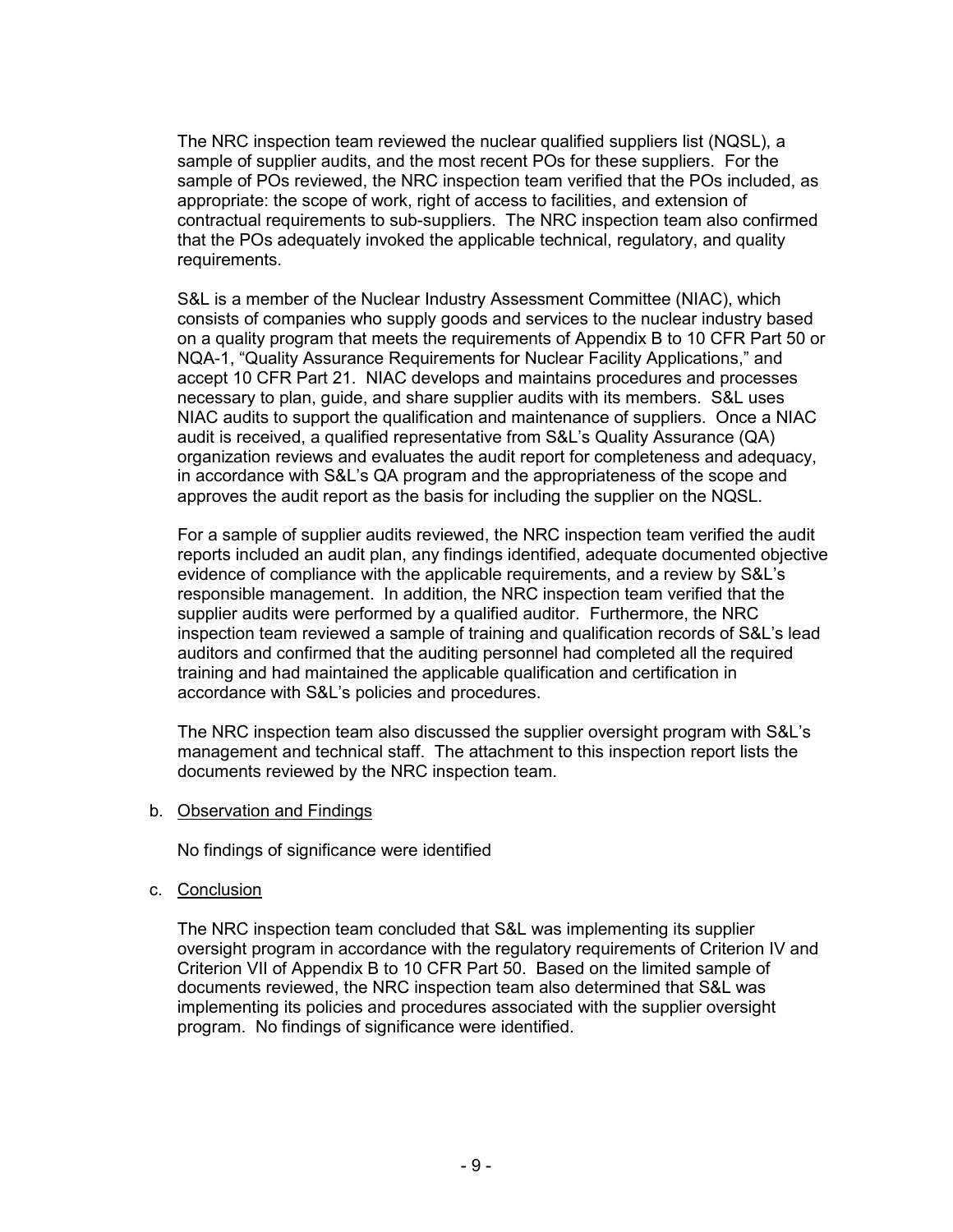# 5. Nonconforming Materials, Parts, or Components and Performance Improvement Process

# a. Inspection Scope

The NRC inspection team reviewed S&L's policies and implementing procedures that govern the implementation of its nonconforming materials, parts, or components and PIP programs to verify compliance with the requirements of Criterion XV, "Nonconforming Materials, Parts, or Components," and Criterion XVI, "Corrective Action," of Appendix B to 10 CFR Part 50.

The NRC inspection team attended S&L's Engineering Oversight Team (EOT) meeting where the EOT team performed a review of all the PIPs to discuss the various stages of the PIP process. For a sample of twenty PIPs selected from 2017 through 2020, the NRC inspection team verified that S&L: (1) ensured that conditions adverse to quality and significant conditions adverse to quality were promptly identified and corrected; (2) adequately documented and described conditions adverse to quality and significant conditions adverse to quality; (3) conducted an appropriate analysis of the cause of these conditions and took corrective actions to prevent recurrence, as applicable; (4) provided direction for review and approval by the responsible authority; (5) described the current status of the corrective actions; and (6) took follow-up actions to verify timely and effective implementation of the corrective actions. In addition, the NRC inspection team reviewed: (1) how the problems were identified; (2) if they were adequately dispositioned in accordance with S&L's approved procedures; (3) if appropriate technical justifications were presented for each disposition; and (4) if adequate corrective actions were taken by S&L. In addition, the NRC inspection team reviewed S&L's corrective actions to address the Notice of Nonconformance (NON) contained in NRC Inspection Report (IR) 99900507/2009-201.

The NRC inspection team reviewed S&L's 2018 Quality Assurance Management Review Annual Assessment report. S&L had performed an assessment of procedure deviations, internal and external PIPs, internal and external audit findings, status of preventive and corrective actions, as well as, evaluation of PIP trends that were indicative of significant conditions adverse to quality including programmatic weaknesses.

The NRC inspection team also discussed the nonconforming materials, parts, or components and PIP programs with S&L's management and technical staff. The attachment to this inspection report lists the documents reviewed by the NRC inspection team.

# b. Observation and Findings

# Corrective Action Associated with NON 99900507/2009-201-01

The NRC issued NON 99900507/2009-201-01 for S&L's failure to modify and/or supplement test problems to include the full range of S&L applications for South Texas Project (STP) Units 3 and 4. Specifically, S&L identified that a 94-soil layer model was required to perform the Soil-Structure Interaction analysis for the STP Units 3 & 4 control building. S&L performed V&V of the ACS SASSI software program using no more than 20-soil layer models.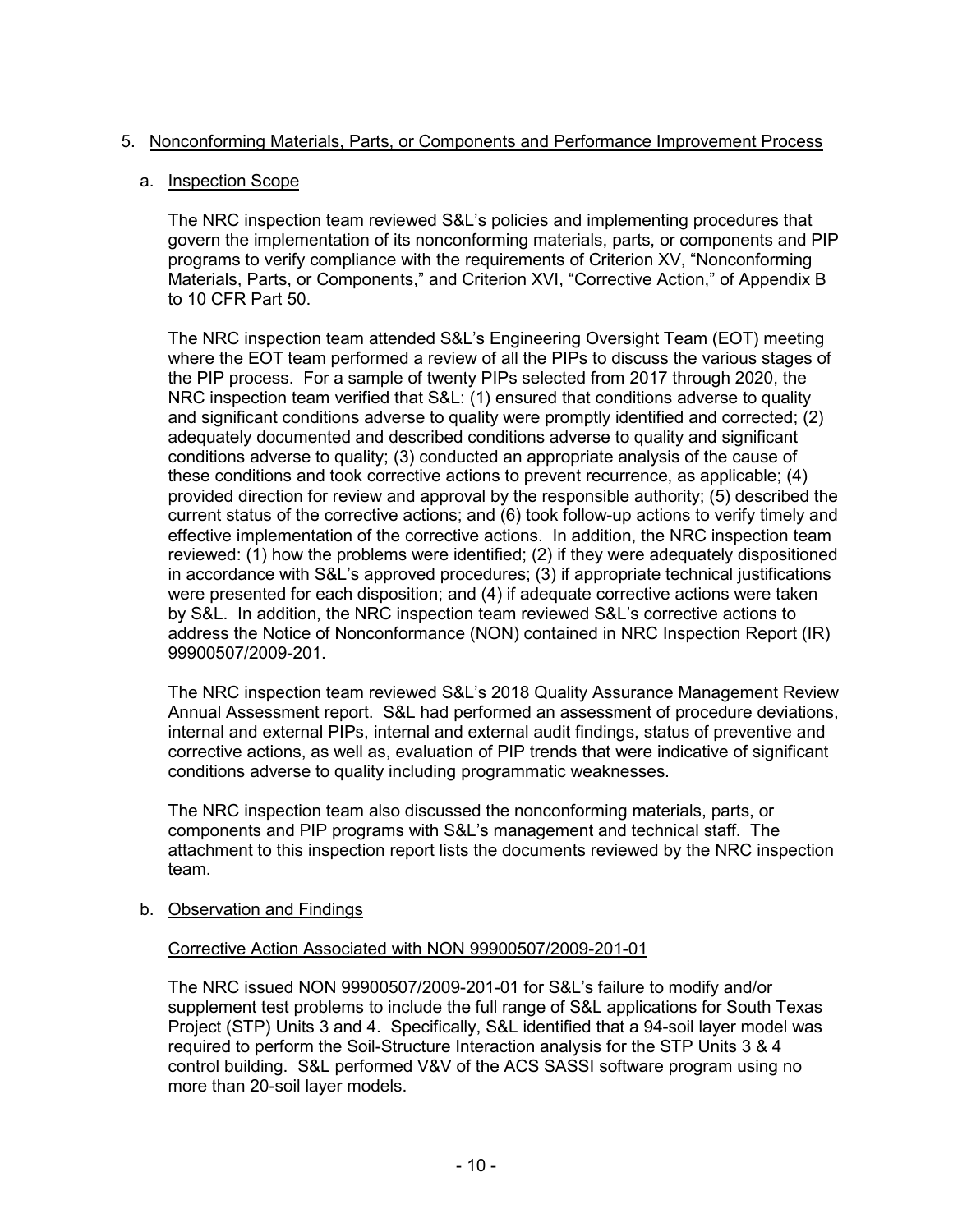In a letter dated November 24, 2009 (Agencywide Documents Access and Management System (ADAMS) Accession No. ML093500009), S&L described its corrective actions that address the issues identified in the NON documented in IR 99900507/2009-201 (ADAMS Accession No. ML092990573).

The NRC inspection team reviewed S&L corrective actions in response to NON-99900507/2009-201-01. S&L had initiated PIP No. 2009-1579 to address the issue identified in the above NON. The NRC inspection team reviewed the documentation that provided objective evidence that all corrective actions were completed and adequately implemented. Based on this review and interview with S&L technical and QA personnel, the NRC inspection team closed the NON99900507/2009-201-01 documented in IR No. 99900507/2009-201.

No findings of significance were identified.

c. Conclusion

The NRC inspection team concluded that S&L is implementing its nonconforming materials, parts, or components and PIP programs in accordance with the regulatory requirements of Criterion XV and Criterion XVI of Appendix B to 10 CFR Part 50. Based on the limited sample of documents reviewed, the NRC inspection team also determined that S&L is implementing its policies and procedures associated with the control of nonconforming materials, parts, or components and PIP programs. No findings of significance were identified.

### 6. Internal Audits

#### a. Inspection Scope

The NRC inspection team reviewed S&L's policies and implementing procedures that govern the implementation of its internal audit program to verify compliance with the requirements of Criterion XVIII, "Audits," of Appendix B to 10 CFR Part 50.

The NRC inspection team reviewed a sample of internal audits reports. The NRC inspection team verified that S&L had prepared and approved audit plans that identify the scope and criteria to be audited. The NRC inspection team confirmed that the audit reports contained objective evidence of the areas reviewed and that audit findings were entered the PIP program. Furthermore, the NRC inspection team verified that lead auditors were adequately qualified.

The NRC inspection team also discussed the internal audit program with S&L's management and technical staff. The attachment to this inspection report lists the documents reviewed and the staff interviewed by the NRC inspection team.

#### b. Observations and Findings

No findings of significance were identified.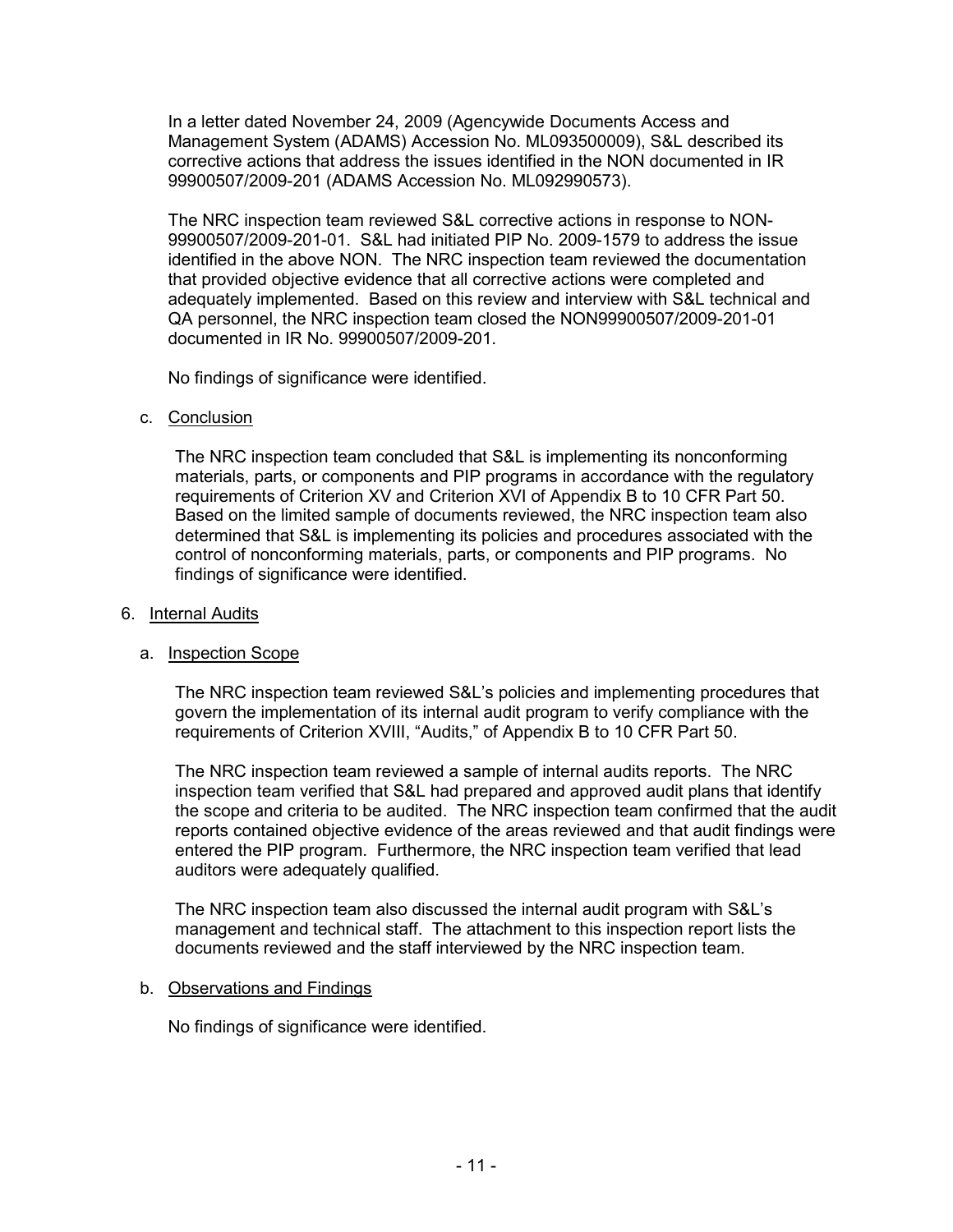# c. Conclusion

The NRC inspection team concluded that S&L is implementing its internal audits program in accordance with the regulatory requirements of Criterion XVIII of Appendix B to 10 CFR Part 50. Based on the limited sample of documents reviewed and activities observed, the NRC inspection team determined that S&L is implementing its policies and procedures associated with the internal audit program. No findings of significance were identified.

# 7. Entrance and Exit Meetings

On February 24, 2020, the NRC inspection team discussed the scope of the inspection with Mr. Delfo Bianchini, Executive Vice President Director, Nuclear Power Group, Mr. Randall L. Kurtz, Vice President & Quality Assurance Director, and other members of S&L's management and technical staff. On February 28, 2020, the NRC inspection team presented the inspection results and observations during an exit meeting with Mr. Bianchini, Mr. Kurtz, and other members of S&L's management and technical staff. The attachment to this report lists the attendees of the entrance and exit meetings, as well as those individuals whom the NRC inspection team interviewed.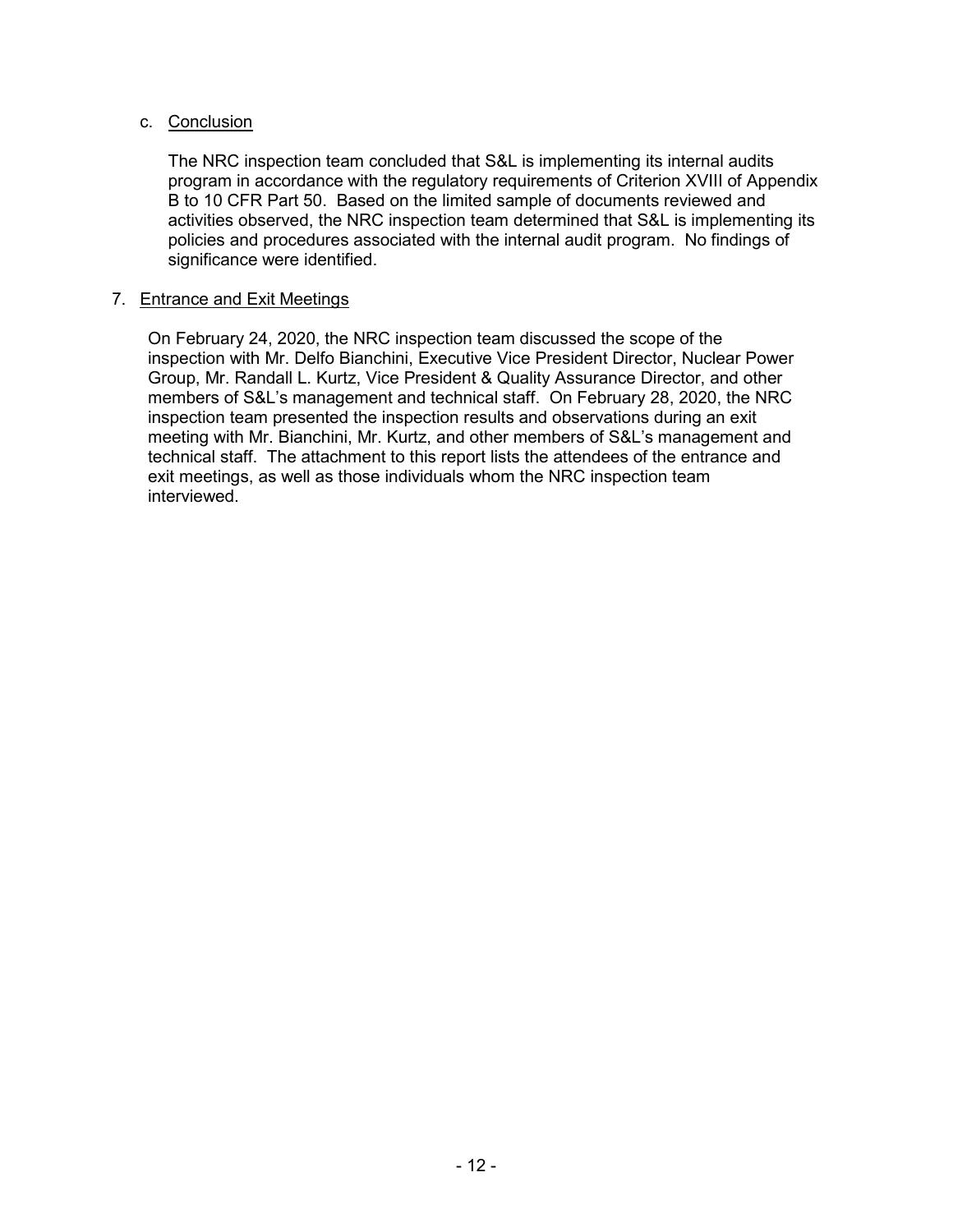# **ATTACHMENT**

# 1. Entrance/Exit Meeting Attendees and Persons Interviewed

| <b>Name</b>                 | <b>Title</b>                                                                      | <b>Affiliation</b>                                  | <b>Entrance</b>         | <b>Exit</b> | <b>Interviewed</b> |
|-----------------------------|-----------------------------------------------------------------------------------|-----------------------------------------------------|-------------------------|-------------|--------------------|
| Jonathan Ortega-<br>Luciano | <b>Inspection Team</b><br>Leader                                                  | <b>Nuclear</b><br>Regulatory<br>Commission<br>(NRC) | X                       | X           |                    |
| Yamir Diaz-Castillo         | Inspector                                                                         | <b>NRC</b>                                          | X                       | $\mathsf X$ |                    |
| Dong Park                   | Inspector                                                                         | <b>NRC</b>                                          | $\overline{\mathsf{X}}$ | X           |                    |
| Raju Patel                  | <b>Technical Specialist</b>                                                       | <b>NRC</b>                                          | X                       | X           |                    |
| Kerri Kavanagh              | <b>Branch Chief</b>                                                               | <b>NRC</b>                                          |                         | X           |                    |
| <b>Russell Felts</b>        | Deputy Director,<br><b>Division of Reactor</b><br>Oversight                       | <b>NRC</b>                                          |                         | X           |                    |
| <b>Randall Kurtz</b>        | Vice President (VP)&<br><b>Quality Assurance</b><br>(QA) Director                 | Sargent &<br>Lundy (S&L)                            | X                       | X           | X                  |
| Adam Mrugacz                | Project Associate                                                                 | S&L                                                 | X                       | X           | X                  |
| Amir Mold                   | Senior Manager                                                                    | S&L                                                 |                         |             | X                  |
| <b>Athanasios Perros</b>    | Project Associate II                                                              | S&L                                                 |                         |             | $\mathsf{X}$       |
| <b>Anthony Neri</b>         | <b>Project Director</b>                                                           | S&L                                                 |                         | X           |                    |
| Carlos Mayen                | <b>Project Manager</b>                                                            | S&L                                                 |                         |             | X                  |
| <b>Catherine McKnight</b>   | Performance<br>Improvement<br><b>Process Coordinator</b>                          | S&L                                                 | X                       | X           | X                  |
| Constantine<br>Petropoulos  | Nuclear Program<br>Group (NPG) -<br><b>Project Director Civil</b><br>& Structural | S&L                                                 | X                       |             |                    |
| David Wright                | <b>Project Director</b>                                                           | S&L                                                 |                         | X           |                    |
| Delfo Bianchini             | <b>Executive Vice</b><br>President Director,<br><b>Nuclear Power Group</b>        | S&L                                                 | X                       | X           |                    |
| Dr. Jan Wisniewski          | Sr. Manager<br><b>Electrical Analytical</b><br><b>Division</b>                    | S&L                                                 |                         |             | X                  |
| <b>Edward Martin</b>        | <b>Quality Service</b><br>Manager                                                 | S&L                                                 | X                       | X           | X                  |
| Elizabeth Mattson           | <b>Project Associate</b>                                                          | S&L                                                 |                         |             | X.                 |
| <b>Glen Pederson</b>        | Manager,<br>Engineering                                                           | S&L                                                 |                         |             | X                  |
| Ismail Manasra              | Manager/Consultant<br><b>Electrical Analytical</b><br>System                      | S&L                                                 |                         |             | X                  |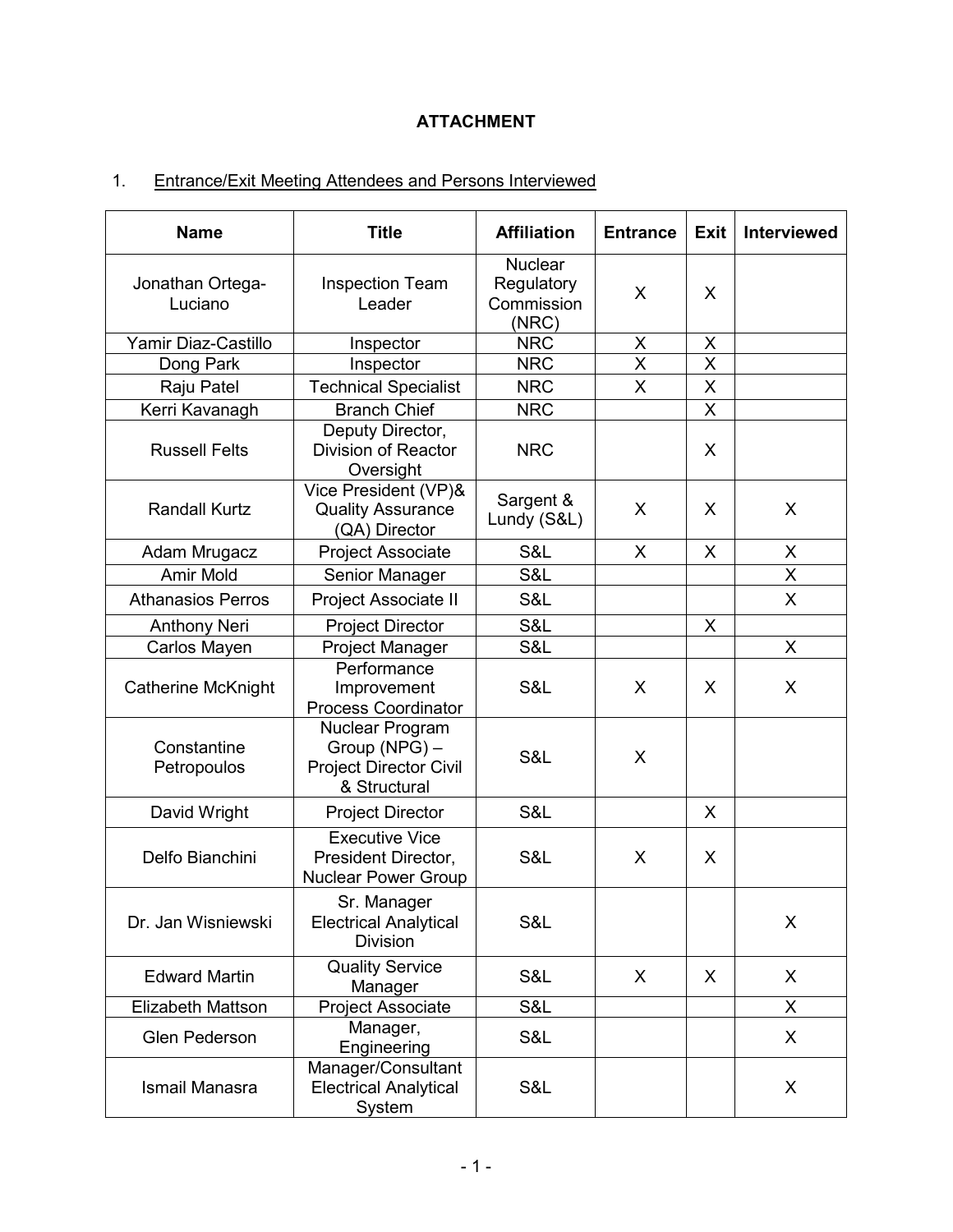| <b>Name</b>               | <b>Title</b>                                                  | <b>Affiliation</b> | <b>Entrance</b> | <b>Exit</b>  | Interviewed             |
|---------------------------|---------------------------------------------------------------|--------------------|-----------------|--------------|-------------------------|
| James McIntyre            | <b>Quality Service</b><br>Manger                              | S&L                | X               | X.           | X                       |
| <b>Javad Moslemian</b>    | <b>NPG VP</b>                                                 | S&L                | X               | $\mathsf{X}$ |                         |
| Jill T. Zenner            | <b>Senior Associate</b>                                       | S&L                | Χ               |              | X                       |
| John Gomez                | Project Manager                                               | S&L                |                 |              | $\overline{X}$          |
| Joseph Banach             | <b>Project Manager</b>                                        | S&L                |                 |              | X                       |
| <b>Keith Miller</b>       | <b>QA Director/Material</b><br>Engineer                       | S&L                | X               | X            |                         |
| Kevin Huberty             | VP & Project Director                                         | S&L                | X               | $\mathsf{X}$ | X                       |
| <b>Khaled Ata</b>         | Manager,<br>Engineering                                       | S&L                |                 |              | $\mathsf{X}$            |
| Mark Santschi             | Director of<br><b>Operations / Director</b><br>of Engineering | S&L                | X               |              |                         |
| <b>Martin McDonald</b>    | <b>Project Manager</b>                                        | S&L                |                 |              | X                       |
| Matthew B. Cooper         | <b>VP &amp; Project Director</b>                              | S&L                | X               |              | X                       |
| <b>Michael Shervin</b>    | <b>Project Manager</b>                                        | S&L                |                 |              | X                       |
| Mike Warpehoski           | <b>Project Manager</b>                                        | S&L                |                 |              | $\overline{\mathsf{X}}$ |
| <b>Nick Villione</b>      | NPG - Project<br><b>Director</b>                              | S&L                | X               |              |                         |
| Paul S. Kish              | Manager, Nuclear<br><b>Power Technologies</b>                 | S&L                | X               | X            | $\mathsf{X}$            |
| <b>Richard Chittenden</b> | Manager Mechanical<br>Engineering                             | S&L                |                 |              | X                       |
| Robert J. Peterson        | Senior Manager                                                | S&L                |                 | X            | $\mathsf{X}$            |
| Roger Coppel              | NPG - Project<br><b>Director</b>                              | S&L                | X               |              |                         |
| Sandra Jannetty           | <b>Project Director</b>                                       | S&L                | X               |              | X                       |
| <b>Shiven Sulkar</b>      | <b>Project Director</b>                                       | S&L                | X               | X            |                         |
| Tira L. Seals             | <b>Executive Assistant</b><br>QA                              | S&L                | X               | X            |                         |
| <b>Tom Behringer</b>      | <b>Project Manager</b>                                        | S&L                | X               |              |                         |
| Vijay Verma               | Sr. Consultant Piping<br>Group                                | S&L                |                 |              | X                       |

# 2. INSPECTION PROCEDURES USED

- Inspection Procedure (IP) 36100, "Inspection of 10 CFR Part 21 and Programs for Reporting Defects and Noncompliance," dated May 16, 2019
- IP 43002, "Routine Inspections of Nuclear Vendors," dated January 27, 2017
- IP 43004, "Inspection of Commercial-Grade Dedication Programs," dated January 27, 2017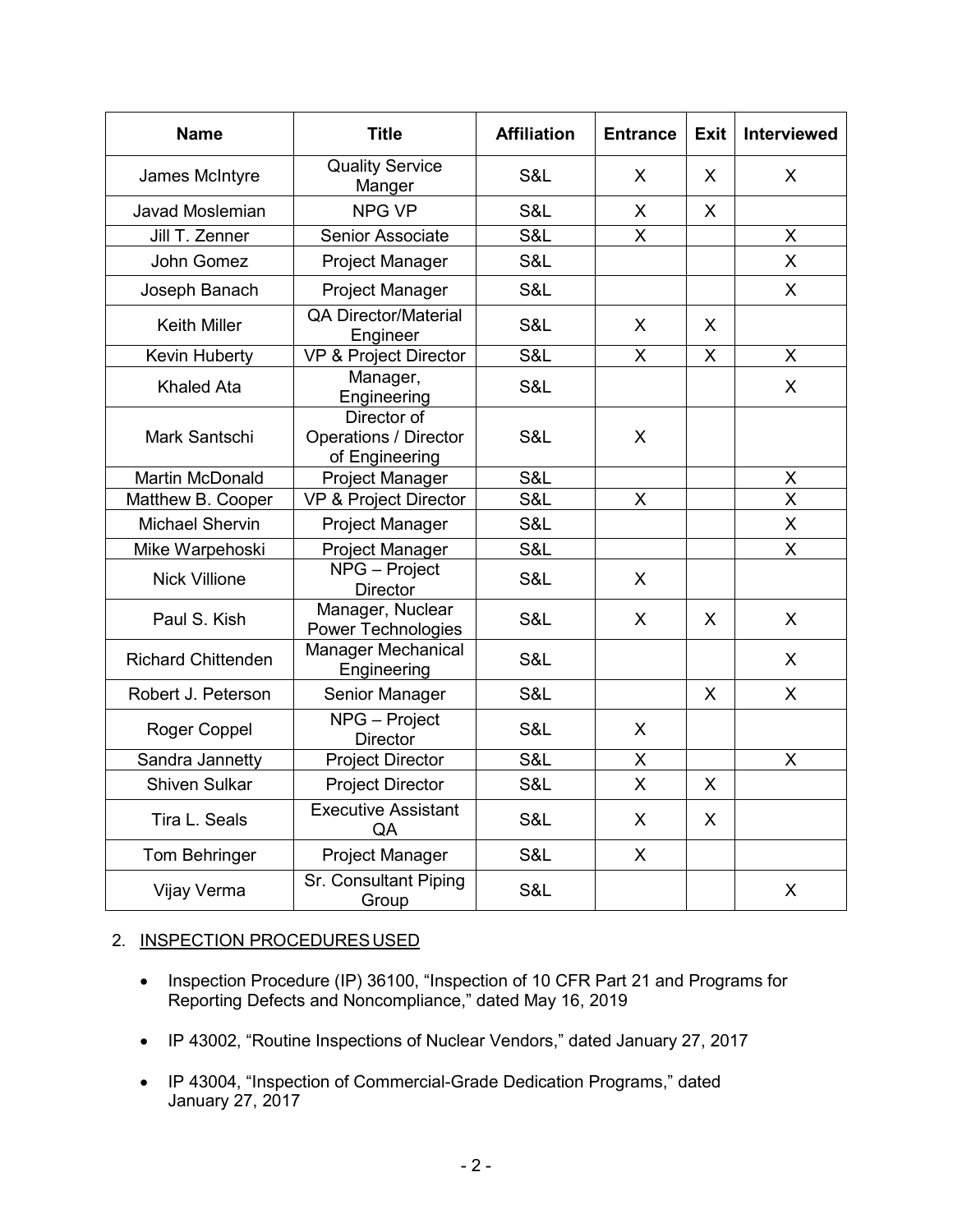# 3. LIST OF ITEMS OPENED, CLOSED, AND DISCUSSED

| Item Number          | <b>Status</b> | Type       | <b>Description</b> |
|----------------------|---------------|------------|--------------------|
| 99900507/2009-201-01 | <b>CLOSED</b> | <b>NON</b> | Criterion III      |

# 4. DOCUMENTS REVIEWED

#### Policies and Procedures

- S&L Nuclear Quality Assurance Program Topical Report SL-TR-1A, Revision 24, dated January 9, 2018
- Standard Operating Procedure (SOP)-0101, "Assessments of Sargent & Lundy Quality Assurance Programs," Revision 5A, dated January 24, 2019
- SOP-0203, "Project Management," Revision 10, dated February 3, 2020
- SOP-0204, "Computer Software Quality Policies and Requirements," Revision 14, dated October 10, 2019
- SOP-0301, "Contracts," Revision 11, dated August 1, 2016
- SOP-0401, "Design Drawings," Revision 7, dated October 30, 2017
- SOP-0402, "Design Calculations," Revision 12, dated January 2, 2018
- SOP-0403, "Control of Design Input," Revision 7, dated November 23, 2015
- SOP-0404, "Design Reviews," Revision 4, dated June 27, 2017
- SOP-0405, "Engineering Evaluations and Reports," Revision 11, dated January 2, 2018
- SOP-0406, "Control of Design Changes," Revision 3, dated June 16, 2017
- SOP-0407, "Specifications," Revision 2, dated January 24, 2019
- SOP-0408, "Commercial Grade Dedication," Revision 1, dated November 26, 2012
- SOP-0501, "Document and Data Control," Revision 9, dated February 3, 2020
- SOP-0504, "Managing Vendor Information," Revision 5, dated November 23, 2015
- SOP-0506, "Professional Engineering Requirements," Revision 1, dated October 10, 2019
- SOP-0601, "Project Procurement," Revision 16A, dated May 30, 2019
- SOP-1401, "Performance Improvement Process," Revision 13, dated June 4, 2019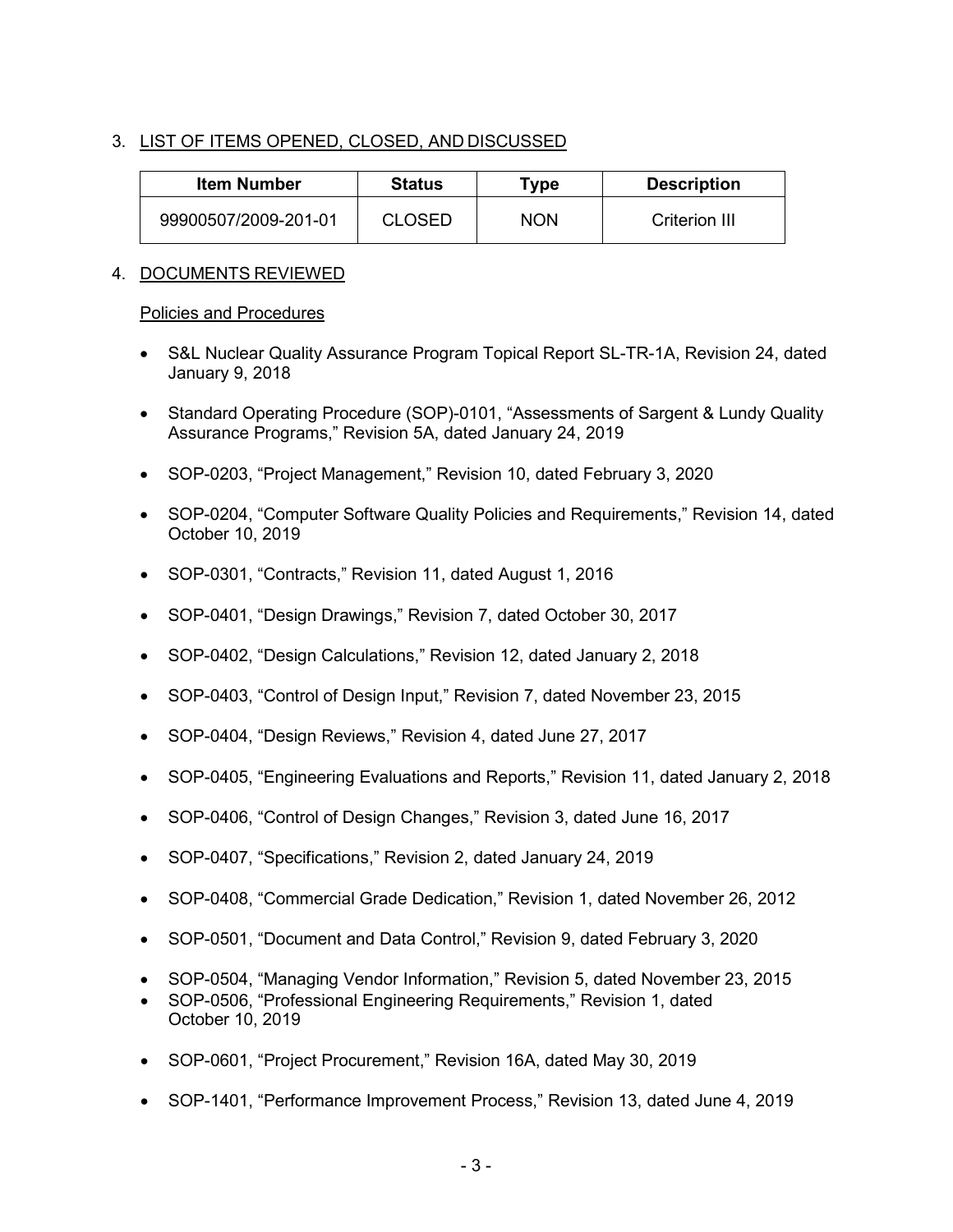- SOP-1405, "Reporting of Defects and Noncompliance," Revision 7, dated March 9, 2017
- SOP-1801, "Process Definition and Associated Personnel Qualifications," Revision 7, dated February 3, 2020
- SOP-1803, "Personnel Training," Revision 7A, dated November 13, 2015
- SOP-Glossary, Revision 14, dated December 2, 2019
- Quality Assurance Standard (QAS)- 0601, "Supplier Quality Program Evaluation," Revision 12, dated July 14, 2017
- QAS-1700, "Audit, Surveillance, Survey and Evaluation Planning and Scheduling," Revision 14B, dated April 4, 2019
- QAS-1701, "Qualification of Audit Personnel," Revision 9, dated October 29, 2019
- QAS-1702, "Audits and Surveillances," Revision 8, dated October 29, 2019
- QAS-1703, "Nuclear Industry Assessment Corporation (NIAC) Assessment," Revision 1A, dated September 26, 2018
- QAS-1704, "Auditing Quality Assurance Division Activities," Revision 1, dated October 29, 2019
- General Administrative Standard (GAS)-0204-06, "Software Development," Revision 1, dated October 4, 2019
- GAS-0204-04, "Software Acceptance Commercial Grade Dedication," Revision 0, dated January 30, 2019
- General Administrative Guidance-0204-01, "Computer Software Development, Procurement, Verification and Validation, Documentation, Configuration Control, and Error Reporting," Revision 15, dated July 28, 2017
- NuScale Power Standard Plant Design Project Manual, Revision 1, dated October 31, 2019
- Project Instruction (PI)-NUSCALE -104, "Control of Design Input & Design Information Transmittal," Revision 1, dated February 21, 2020
- PI-NUSCALE-105, "Preparation, Control, and Processing of Design Calculations," Revision 1, dated February 19, 2020
- PI-NUSCALE-107, "Preparation and Control of Design Drawings," Revision 0, dated November 13, 2019
- PI-NUSCALE-108, "Document Control," Revision 0, dated November 13, 2019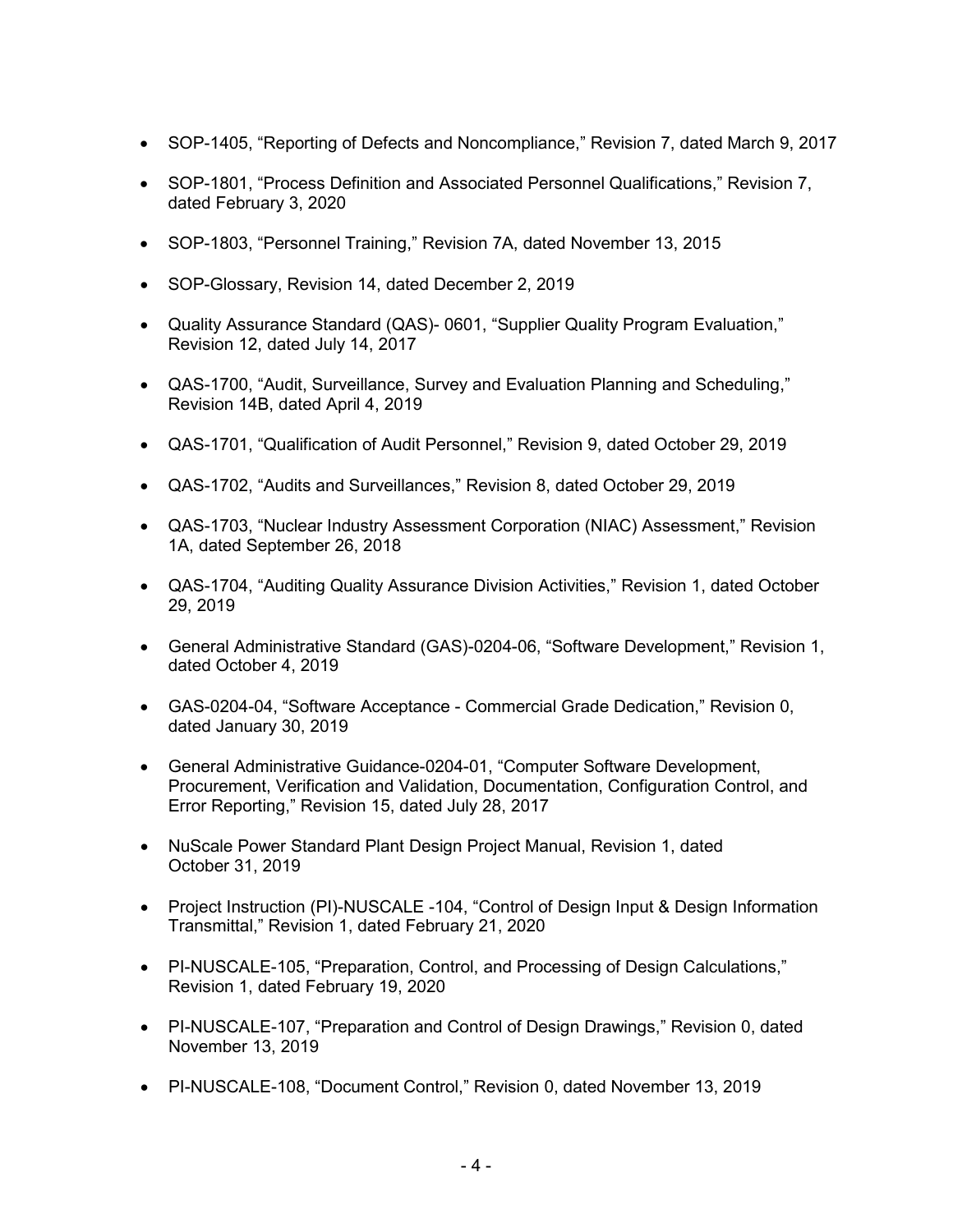- PI-NUSCALE-112, "Component Classification and Numbering," Revision 0, dated November 18, 2019
- PI-NUSCALE-113, "Master Document Database," Revision 1, dated February 21, 2020
- PI-NUSCALE-121, "Preparation and Control of Piping & Instrumentation Diagrams (P&ID) and Process Control Narratives," Revision 1, dated February 21, 2020
- PI-NUSCALE-132, "Preparation and Control of Data Sheets," Revision 1, dated February 21, 2020
- General Engineering Guideline No. 401-01, "Design Inputs, Assumptions, and Engineering Judgment," Revision 1, dated February 24, 2020
- Project No. A13913, "Project Quality Plan, NuScale Power LLC, Standard Plant Design Project," Revision 1, dated February 21, 2020

# Design Control and Software Verification and Validation

- Software Configuration Control Form GAG-0204-01-03, "A Piping Analysis System for Windows," software number 03.7.727, Version 1.5, dated May 21, 2018
- Software Configuration Control Form GAG-0204-01-03, "Weldment Attachment Evaluation Program," for software number 03.7.348, Version 2.0, dated January 8, 2004
- 10 CFR 50.59 Screen No. 16-03130, "Dry Cask Storage, Independent Spent Fuel Storage Installation (ISFSI Parent)," Revision 2
- 10 CFR 50.59 Screen No. 16-02967, "Spent Fuel Storage System Incorporation," Revision 1
- Configuration Change No. 80118665, "Unit 2 Buried Aux Feed Pipe Replacement," Revision 1
- Design Analysis No. Q1-DGSW-02B(C), "Diesel Generator Service Water Piping Analysis," Revision 12
- Design Analysis No. Q2-DSGW-01B(C), "Piping Analysis for System Q2-DSGW-01B(C)," Revision 11
- Design Analysis No. S-C-AF-MDC-1789, "Auxiliary Feedwater Thermal Hydraulic Flow Model," Revision 0
- Design Analysis No. 6S0-1883, "Qualification of Safety-Related Buried Commodities for Tornado Missile and Seismic Evaluation," Revision 0
- Electronic Correspondence from Martin W. McDonald to Brad Reineck, "DB EOS Lift Yoke / Crane Hook Fit-Up," dated March 12, 2019
- Engineering Change Package (ECP) Design Report Summary No. 15-0086-000,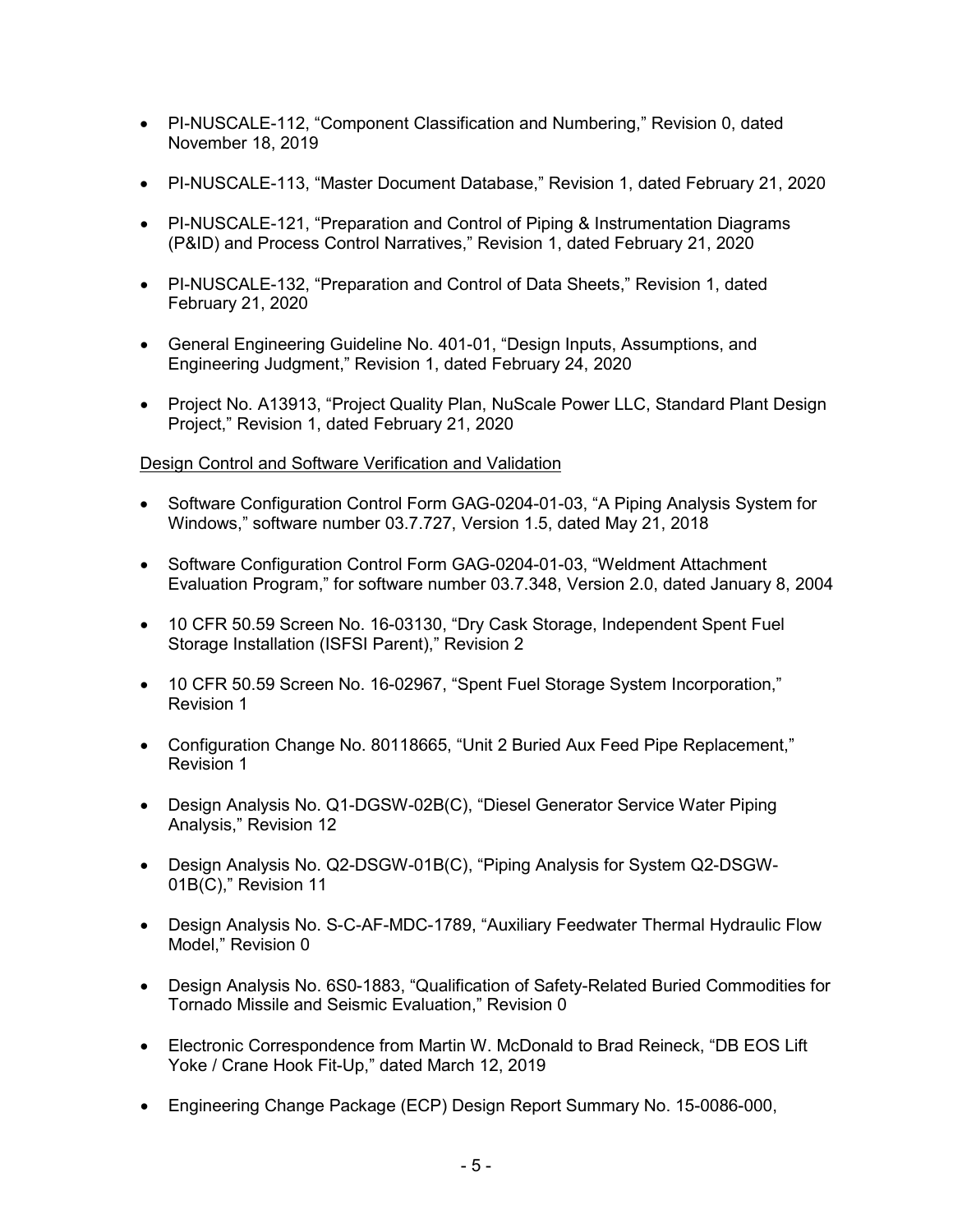Revision 2

- ECP Design Report Summary No. 15-0093-000, Revision 2
- ECP No. 15-0086-002, "Implementation Documents Table of Contents," Revision 0
- ECP No. 15-0093-006, "EOS-HSM No. 9 through 20 Installation," Revision 0
- ECP No. 15-0093-007, "DSC Installation into HSM No. 9," Revision 0
- Engineering Evaluation Request No. 601199274, "Evaluate Haul Path for EOS HSM Delivery," dated April 1, 2019
- Interface Requirements Document (IRD) No. B114-7678, "Radioactive Waste Drain System," Revision 0
- IRD-B175-7549, "Ultimate Heat Sink," Revision 0
- IRD-C-050-7568, "Condenser Air Removal System," Revision 0
- IRD-F012-7682, "Reactor Building Components," Revision 0
- IRD-F080-7542, "Central Utilities Building," Revision 0
- Project Work Plan (PWP) for S&L Project No. A11334.557, "ECCS Room Cooler Isolation Valves," Revision 0
- PWP for S&L Project No. 13077.608, "ISFSI Project EOS System Implementation," Revision 1, dated October 25, 2018
- PWP for S&L Project No. 12800-672, "Buried Auxiliary Feedwater Pipe Replacement," Revision 0, dated February 15, 2017
- Regulatory Applicability Determination No. 16-03130, "Dry Cask Storage, Independent Spent Fuel Storage Installation (ISFSI Parent)," Revision 2
- Regulatory Applicability Determination No. 16-02967, "Spent Fuel Storage System Incorporation," Revision 1
- Software Configuration Control, "Mechanical Engineering Piping Analysis Software for PSEG's Salem and Hope Creek Stations," dated May 13, 2013
- Validation & Verification (V&V)-03.7.763-6.0-04102017 IMPULSE, TCS, UDT, ABSTRACT& MEMO 122017
- V&V-03.7.459-3.3KR RELAP5 MOD33 WIN7

# Purchase Orders (PO)

• PO No. 00597084 for engineering services, Revision 0, dated September 16, 2019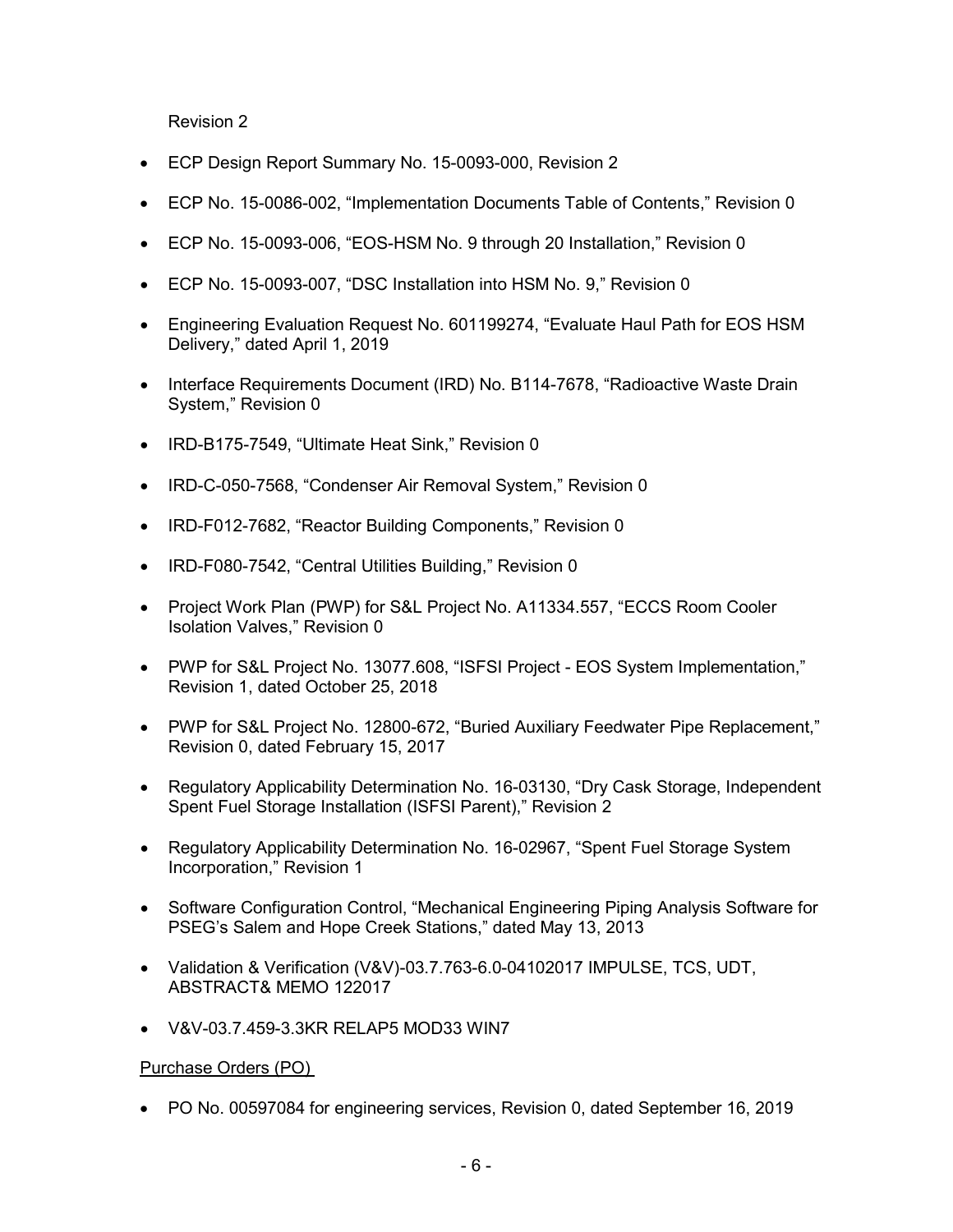- PO No. 47831902 for engineering services, Revision 0, dated June 19, 2018
- PO No. 4500961785 for engineering services, Revision 0, dated February 9, 2017
- PO No. 0041482 for safety-related software, Revision 0, dated July 22, 2019
- PO No.0042351, for safety-related software, Revision 0, dated February 24, 2020

# Commercial-Grade Surveys/Audit Reports

- Audit Report No. 2017-048, dated April 5, 2017
- Audit Report No. 2018-007, dated April 27, 2018
- Audit Report No. 2018-009, dated March 29, 2018
- Audit Report No. 2018-034, dated March 27, 2019
- Audit Report No. 2019-031, dated November 25, 2019
- Audit Report No. 2019-038, dated September 30, 2019
- Audit Report No. 2020-020, dated February 21, 2020
- Evaluation Report 2018-018, dated July 9, 2018
- Evaluation Report 2019-003, dated March 7, 2019
- Evaluation Report 2019-009, dated March 12, 2019
- Evaluation Report 2019-025, dated July 24, 2019
- Evaluation Report 2019-026, dated June 27, 2019
- Evaluation Report No. 2019-012, dated July 23, 2019
- Nuclear Industry Assessment Committee (NIAC) Audit No. 22074, dated June 12, 2017
- NIAC Audit No. 22078, dated July 26, 2017
- NIAC Audit No. 23091, dated March 30, 2018
- NIAC Audit No. 24026, dated February 25, 2019

# **Training**

• Training records for two S&L Engineering personnel to SOP-1405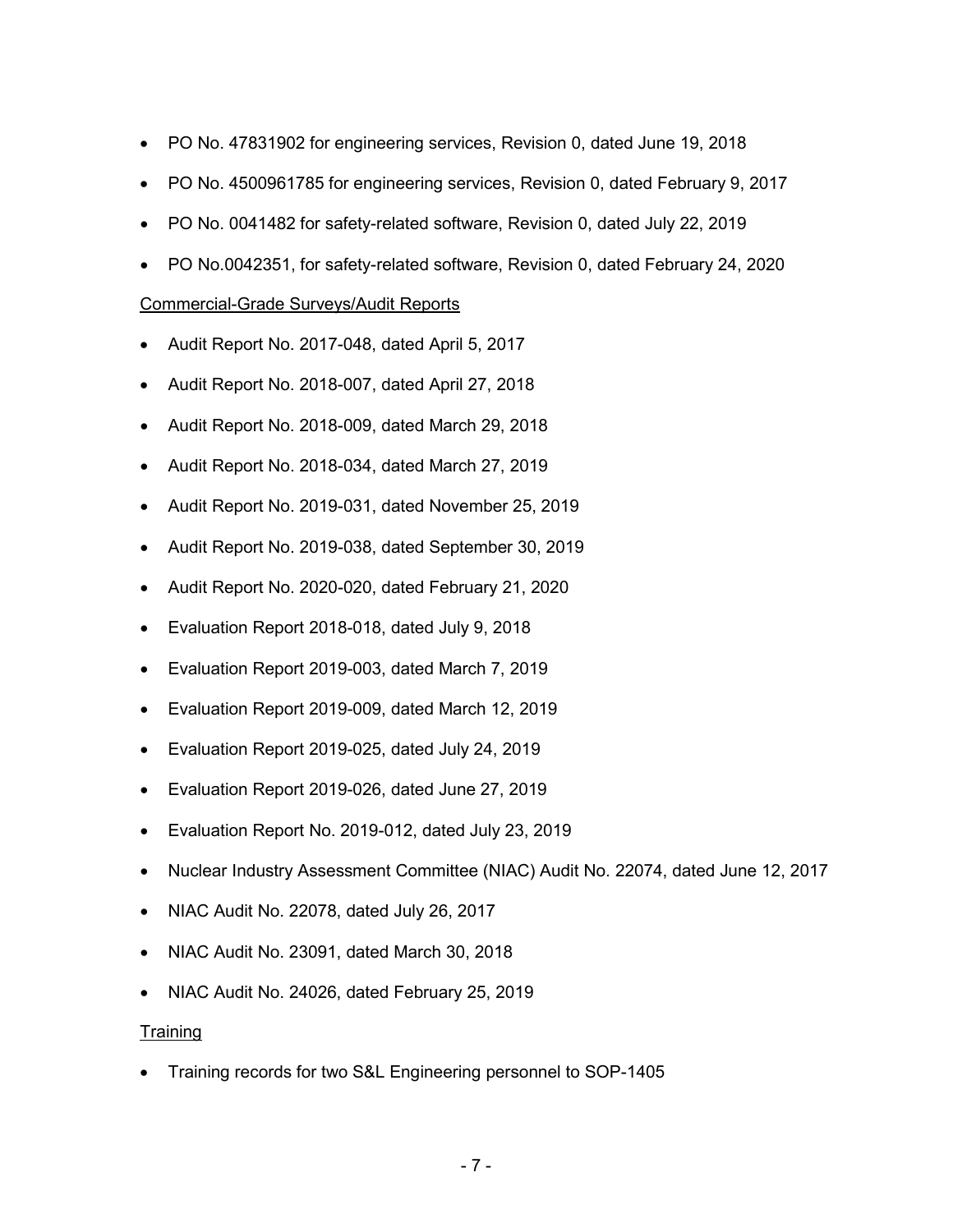- Controlled List of S&L personnel qualified to perform American Society of Mechanical Engineers certification activities
- Training and Qualification Records for two S&L Registered Professional Engineers
- Lead Auditor Certification of Qualification for Employee No. 0T3259, dated October 26, 2015
- Lead Auditor Certification of Qualification for Employee No. 0P6116, dated January 5, 2009
- Lead Auditor Certification of Qualification for Employee No. 0U2244, dated May 18, 2017
- Lead Auditor Certification of Qualification for Employee No. 0L1283, dated April 12, 1999
- Lead Auditor Certification of Qualification for Employee No. 0L0768, dated November 21, 2001
- Lead Auditor Certification of Qualification for Employee No. 0P1522, dated May 5, 2010

# Performance Improvement Process (PIP) (i.e., Corrective Action Process)

- PIP-2017-0419,1296,1672
- PIP- 2018-0049, 0488, 1327
- PIP-2019-0318, 0335, 0357, 0499, 0803, 1034, 1128, 1219, 1243, 1592
- PIP-2020-0151, 0154, 0243, 0223

# PIP Generated During the Inspection

- PIP No. 2020-0279, "Clarify the Process for S&L Handling NuScale Open Design Items," dated February 26, 202
- PIP No. 2020-0281, "Clarify 10CFR50.55(e) Requirements in the S&L QA Program," dated February 26, 2020
- PIP No. 2020-0285, "Discrepancy noted in Suppliers Audits," dated February 26, 2020
- PIP No. 2020-0286, "S&L evaluations of NIAC reports should be uniform in content," dated February 26, 2020
- PIP No. 2020-0287, "Enhancements for the NIAC Audit process," dated February 26, 2020

# **Miscellaneous**

• Apparent Cause Evaluation Report for PIP No. 2017-1296, "Absence of Requirements to